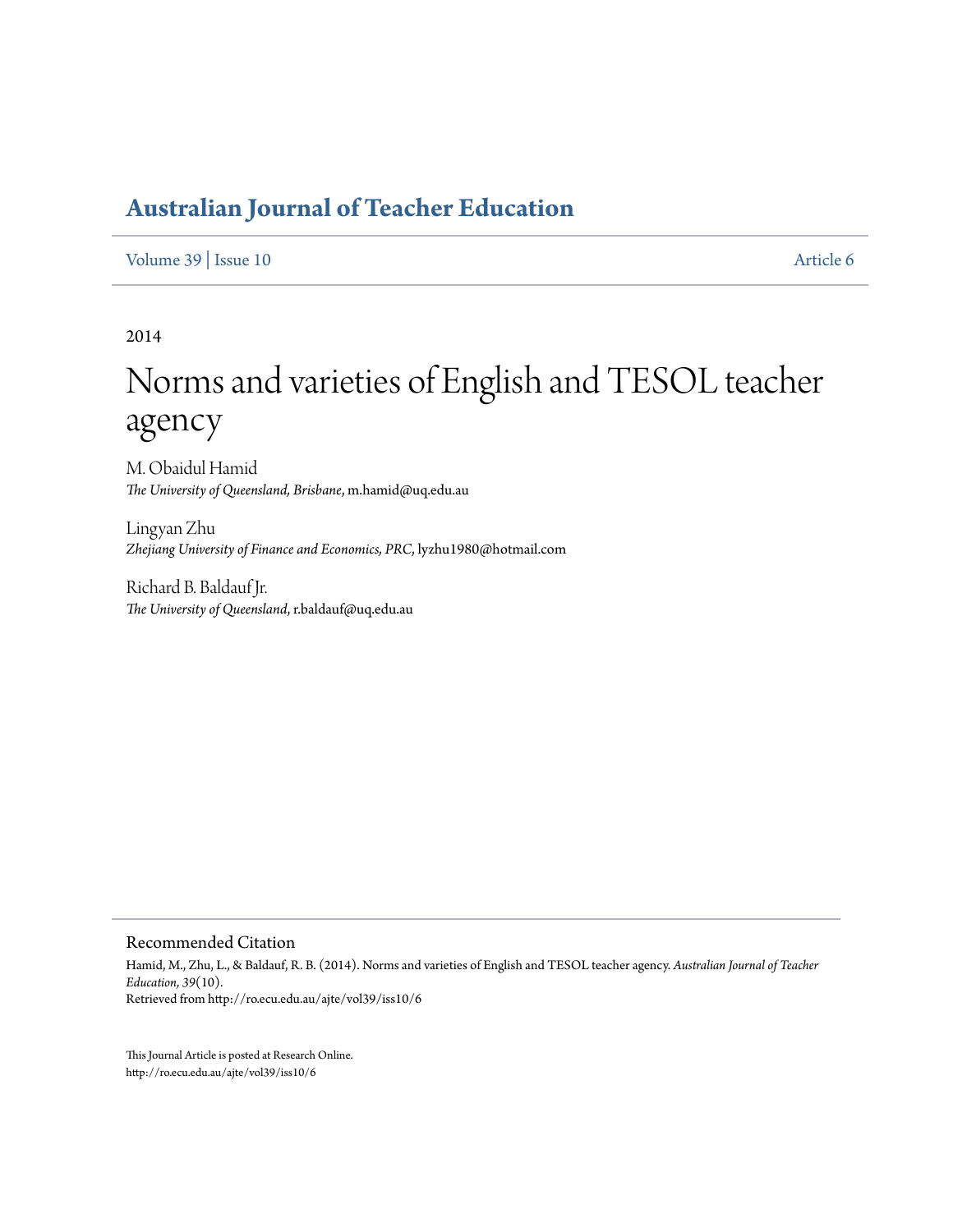## **Norms and varieties of English and TESOL teacher agency**

M. Obaidul Hamid The University of Queensland

Lingyan Zhu Zhejiang University of Finance and Economics, PRC

> Richard B. Baldauf The University of Queensland

*Abstract: The growing recognition of the plurality of English underling the World Englishes (WE) paradigm has problematised the conventional second language acquisition (SLA) views of errors. If English use in emerging English-speaking contexts is to be judged by local norms, as argued by WE scholars, applying exocentric norms in these contexts can be inappropriate. On the other hand, despite the significant growth of WE, varieties of new Englishes have yet to develop widely acceptable endocentric norms. These developments have raised a critical question: How can TESOL teachers distinguish between errors in the SLA sense and varietal features in the WE sense? Framed around language management theory (LMT) and teacher agency, this paper investigates how a group of global TESOL practitioners in an Australian university evaluated usages of English as a second language, what criteria they used and what implications their judgments and decision-making processes have for TESOL pedagogy and WE research.* 

## **Introduction**

Regardless of what language purists (e.g. Honey, 1997) have to say about non-native Englishes, the world Englishes (WE) paradigm that has brought together varieties of Englishes (see Bolton, 2006) has been widely recognised in the past three decades. Kachru (1988) argues that WE makes three basic claims:

- 1) there exists a repertoire of models for English, not just the native speaker (NS) varieties;
- 2) localised innovations in English which have their pragmatic bases deserve recognition; and
- 3) the ownership of English lies with all those who use it.

Recent interpretations of WE have led to its more comprehensive characterisation. For example, Proshina (2012) identified seven characteristics of WE: diversity, plurality, equality, functionality, inclusivity, appropriateness and variability. Essentially, it is argued that the global spread of English has generated multiple norms at the local, national and regional levels in response to socio-cultural and pragmatic needs of speech communities. These non-native speaker (NNS) norms should be treated as equal to native speaker norms and should serve as criteria in judging the appropriateness of English use in Outer Circle contexts (Kachru, 1983, 1990).

These WE arguments challenge the traditional second language acquisition (SLA)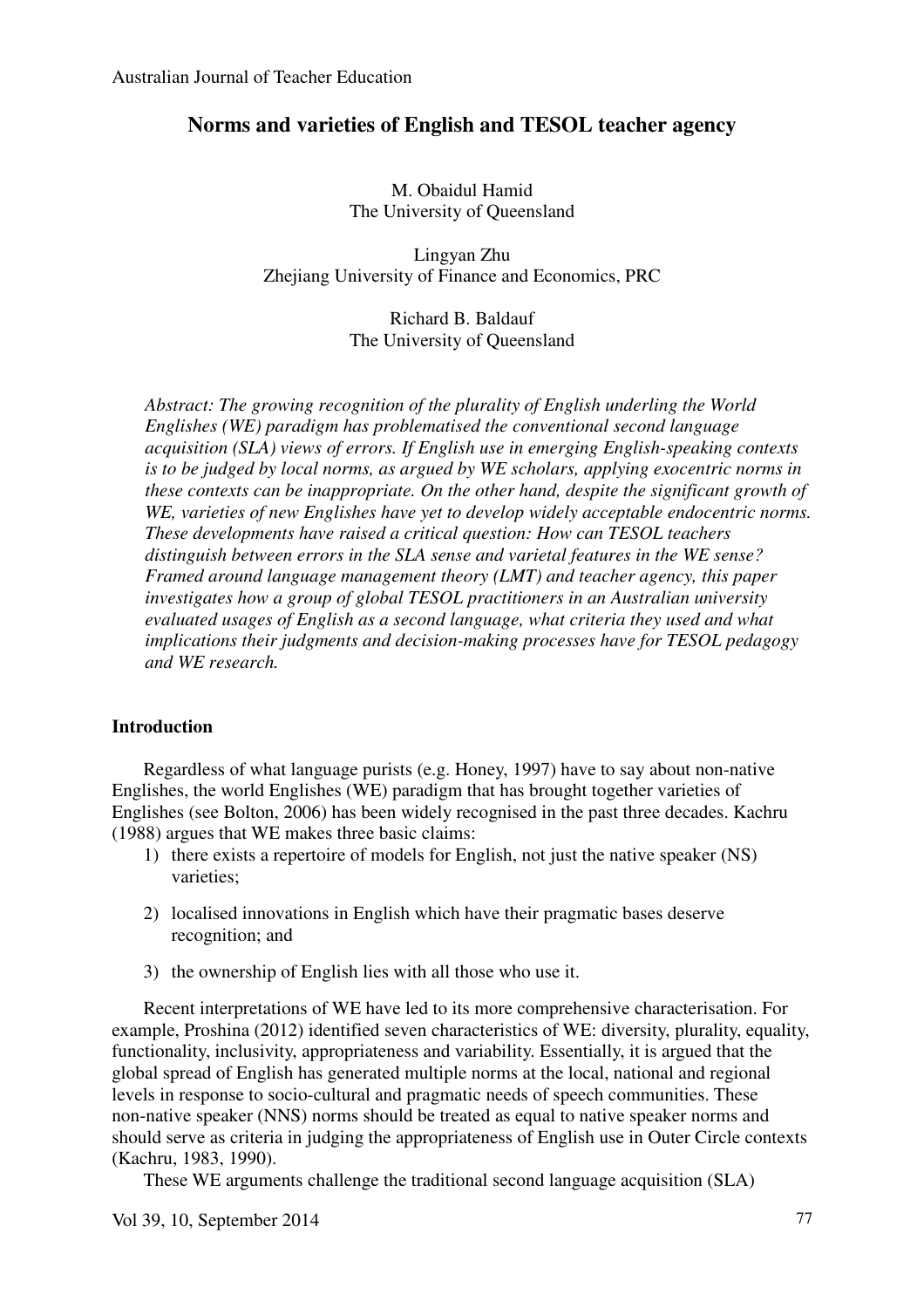paradigm which set native-like competence as the English learning goal for all learners (Sridhar & Sridhar, 1986). As Kachru (1985, p. 30) explained:

In my view, the global diffusion of English has taken an interesting turn: the native speakers of this language seem to have lost the exclusive prerogative to control its standardization [...] What we need now are new paradigms and perspectives for linguistic creativity in multilingual situations across cultures.

Second language (L2) errors can be taken as an example to illustrate divergences between SLA and WE views of linguistic competence. In SLA, deviations from NS norms, which are believed to result from limited linguistic competence, are called errors. However, these may not necessarily be errors in WE, particularly when an idiosyncratic form appears systematic and is shared by a speech community.

It must be acknowledged that the orthodox view of SLA as represented above has given way to more complex and diversified understandings in recent years. For instance, a constructive interpretation of errors—errors as signposts to learning—has informed error analysis from the beginning (Corder, 1981). Similarly, discussion of native-like competence as L2 learning goal, as pointed out by Sridhar and Sridhar (1986), needs to refer to the concept of *multi-competence*, as expounded by Cook (2008). Likewise, principles of instructed second language acquisition (Ellis, 2005, 2008) point to a comprehensive view of L2 learning goal which may not necessarily correspond to NS norms. More crucially, the problematisation of 'native speaker' has suggested more refined categories including 'native user', for instance, to refer to users of English, whether native or non-native (Davies, 2013).

Despite these welcome developments, a narrowly-focused view of SLA with its emphasis on Inner Circle norms has maintained its dominance in the pedagogical domain. For example, education authorities in Singapore have strictly pursued Standard English (SE), which is labelled 'good English', at the expense of varieties spoken by people (Rubdy, 2001, 2007). Similarly, Hong Kong has imposed unjustifiable Inner Circle-based standards in assessing English language proficiency of local English teachers (Glenwright, 2005). Exocentric norms informed by traditional SLA have also guided English language curriculum and pedagogy in many Asian countries (Kaplan et al, 2011; Kirkpatrick, 2002).

The dominance of traditional SLA in TESOL pedagogy on the one hand and the increasing recognition of WE on the other raise a critical question: How can we distinguish between errors in the SLA sense and varietal features in the WE sense (see Hamid & Baldauf, 2013; Bamgbose, 1998; Davies, Hamp-Lyons & Kemp, 2003; D. Li, 2010; Mollin, 2006; van Rooy, 2011)? As Bamgbose noted:

The main question that arises with innovation is the need to decide when an observed feature of language use is indeed an innovation and when it is simply an error. An innovation is seen as an acceptable variant, while an error is simply a mistake or uneducated usage. (1998, pp. 1-2)

The distinction is essential in TESOL pedagogy because TESOL teachers, who enact language policies as "performative action" in the micro context (Lo Bianco, 2010), are expected to correct errors and nurture innovations. Failure to draw clear boundaries between them may have academic and social consequences (see Hsu, 2012; Kenkel & Tucker, 1989).

One—probably the most efficient—way of drawing boundaries between errors and innovations is by looking through a large corpus of L2 English data, as some researchers have done (e.g. D. Li, 2010; Okunrinmeta, 2011), to discover patterns that point to some kind of standard. However, as we discuss in more detail later, this approach has limitations. First, it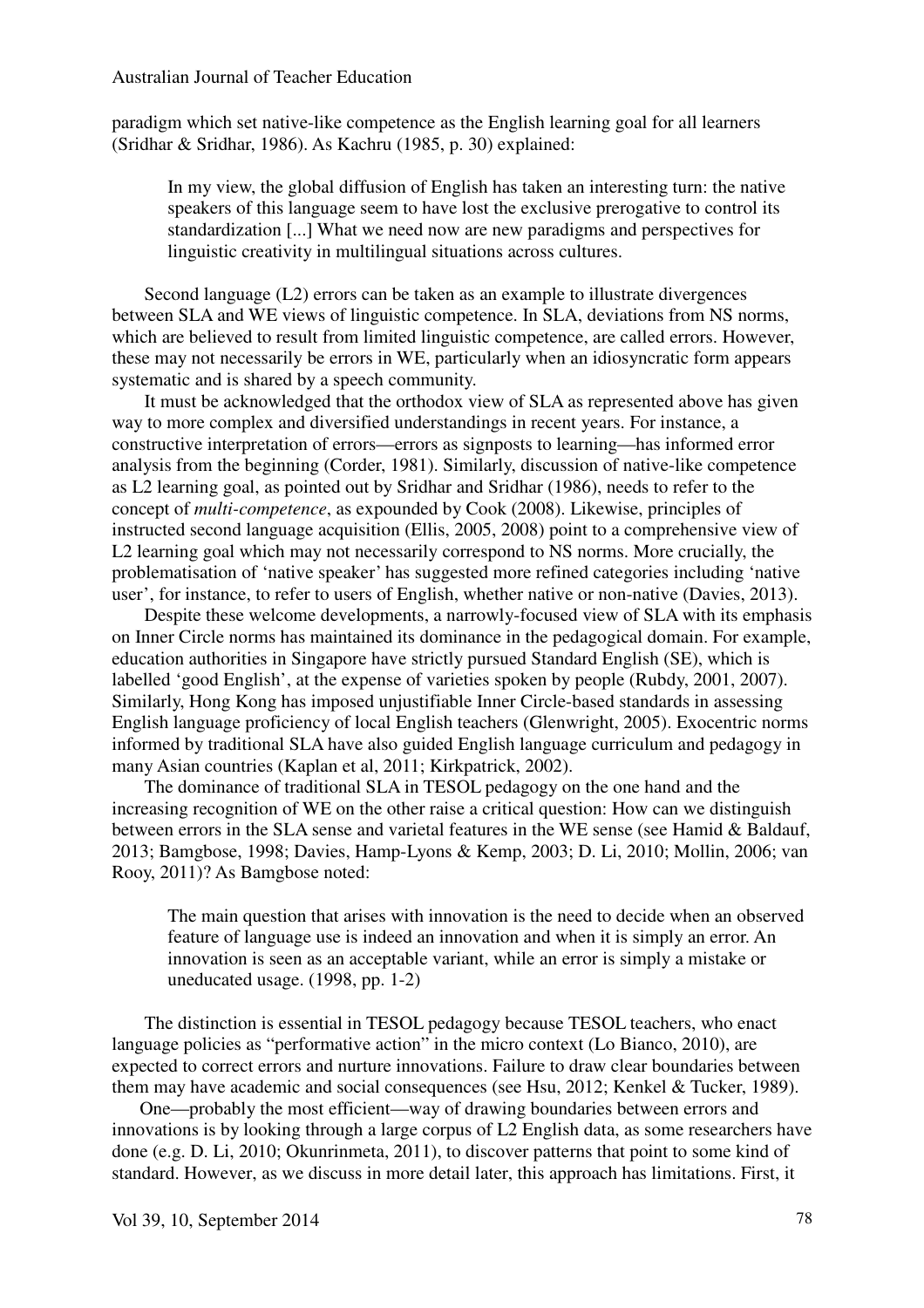assumes that L2 English has gone through the whole process of institutionalisation and codification, which, in reality, is still a long way away. It may be reminded that Australian English has completed this process only recently. Second, TESOL teachers have to provide judgments on L2 English as part of everyday teaching practice; they cannot suspend their judgments until local norms are established and made available. In other words, since teachers are already involved in process of judging L2 English as part of their practice, it is important to investigate the processes and criteria for distinguishing between errors and innovations from their perspectives. However, there has been inadequate research on teachers' judgments of L2 use from the SLA-WE contrastive perspectives. For instance, we do not know 1) whether there is a consensus among teachers in their understandings of errors and varietal features; 2) what criteria they use in judging the status of L2 features; and 3) whether these criteria are different from those suggested in the literature. The present study seeks to explore these issues by generating insights into the following questions:

- What kind of acceptability judgments do TESOL teachers offer on select features of  $L22$
- What criteria and decision-making processes underlie teacher judgments of the status of L2 use as errors or varietal features?

## **Errors and Innovations: Language Management Theory**

Although error research has drawn considerable attention in the literature, error identification seems to have been taken for granted, without explicating the process (Hamid, 2007; Hamid & Doan, forthcoming). Language management theory (LMT) (Jernudd & Neustupný, 1987; Jernudd & Nekvapil, 2012), which focuses on the management of language utterances distinguishing them from the generation of utterances, provides a framework for understanding how teachers may distinguish between errors and varietal features. Although LMT has a major focus on linguistics, it "considerably widens its scope to include all behaviours toward language" (Jernudd & Nekvapil, 2012, p. 33). Language management can occur at individual and institutional levels, leading to a distinction being made between "simple management" and "organized management." Simple management can take place in four phases, as explained by Jernudd and Nekvapil (2012, p. 33):

- (a) the speaker *notes a deviation* from the expected course of communication;
- (b) the speaker can but need not *evaluate* the deviation; if it is evaluated negatively, the language management model refers to this as an inadequacy, if positively, a gratification;
- (c) the speaker can but need not think of an *adjustment* to the inadequacy;
- (d) the speaker can but need not *implement* this adjustment.

Following this language management framework, we can investigate how TESOL teachers judge L2 usages (whether they note deviations or not), whether they evaluate them positively or negatively – "this phase is essential for LMT, for it provides a clear opportunity to define a language problem" (Nekvapil, 2009, p. 3) – whether they suggest adjustment (correction) and how that adjustment might be implemented. However, LMT's notion of evaluation of a "deviation from the expected course of communication" or norms needs further explication when applied to the WE context. LMT takes norms against which deviations are to be noted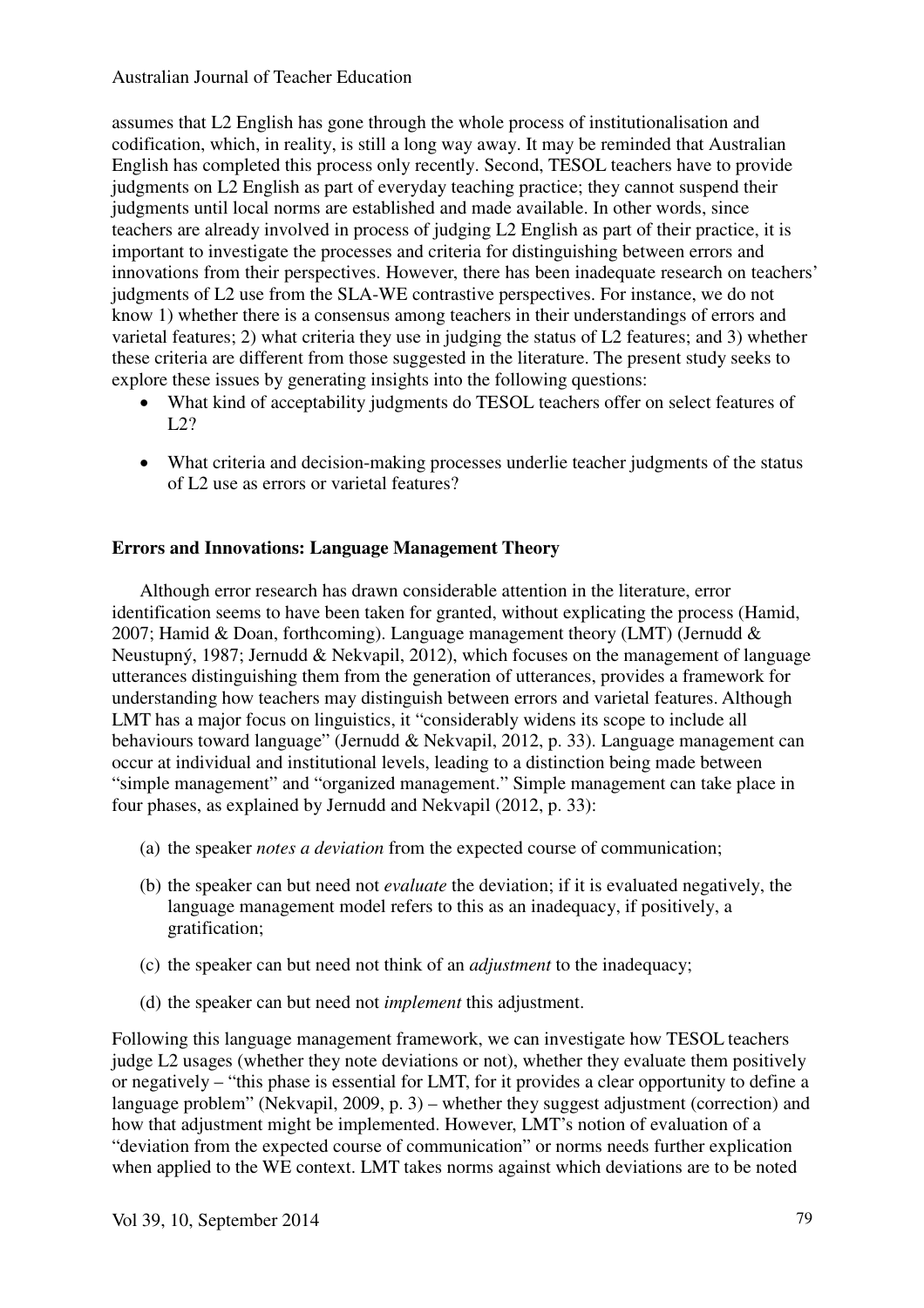as a contextual given, without problematising that context. However, in the WE context, the issue of evaluation of a deviation from norms is more problematic to assess and criteria have been suggested in the literature to distinguish between errors and varietal features. These are discussed in the following section.

## **Errors or Varietal Features? Theoretical Criteria**

Kachru (1992) made a distinction between errors and innovations which he labelled "mistakes" and "deviations" respectively, arguing that the latter are produced in new contexts of English use and are systematic within a variety. While systematicity can helpfully explain features of new Englishes (see Mollin, 2006; van Rooy, 2011), Bamgbose (1998) has proposed a more elaborate set of five criteria: 1) demographic strength or number of users using the new form; 2) its geographic spread; 3) authority of influential people or media behind the usage; 4) its codification; and 5) its acceptability. Of these, the second criterion, as D. Li (2010) argued, is hard to measure. Therefore, he recommended doing a Google/Yahoo search which he added as the sixth criterion.

Although the gate-keeping potential of these criteria cannot be underestimated, their use involves conceptual and practical challenges for TESOL teachers. For instance, it is argued that a varietal feature is social rather than individual (Kachru, 1992; Mollin, 2006; van Rooy, 2011). However, socially conventionalised forms must emerge as innovations at the individual level in the first place before these can be codified as varietal features passing the test of time and social acceptability (Hamid & Baldauf, 2013). Because codification is a lengthy process, there must a significant temporal gap between the first emergence of an innovative form (as individual creativity) and its ultimate acceptance as a varietal feature. The majority of the features of national varieties of NNS English are passing through this transitional phase at present, making it difficult for people to judge their status (as errors or varietal features) with certainty and confidence. Teachers, nevertheless, have to judge their acceptability and status as part of their professional responsibility.

Scholars have also suggested some other criteria. For instance, Smith and Nelson (1985; Nelson, 2012; Smith, 2009) have argued for the concept of intelligibility as the goal of communication which can be used as a criterion to determine the status of idiosyncratic forms. Some researchers have verified some of these criteria drawing on corpus data. For instance, van Rooy (2011), through an analysis of three grammatical features of African English, concluded that grammatical stability and acceptability can be used to identify conventionalised innovations. In an attempt to distinguish between Izon (Nigerian)-induced errors and permissible local variations manifested in the syntax of Nigerian English, Okunrinmeta (2011) made a rigorous acceptability test applying widespread usage, appropriateness, grammaticality and intelligibility as yardsticks.

However, one problem with intelligibility is that the same L2 usage may appear intelligible to some and unintelligible to others. Melchers and Shaw (2003) have classified intelligibility into international intelligibility, national intelligibility and local intelligibility which is useful because this suggests that although intelligibility at a local level may not be a problem, it can be problematic at a global level. Furthermore, although intelligibility can be relevant to grammatical deviations, we cannot necessarily expect that lexical innovations would be intelligible to people who have not previously encountered the innovation.

In addition to conceptual problems, there are also practical ones. For example, the existence of the criteria does not guarantee that TESOL practitioners will be familiar with them. Moreover, being familiar with such criteria is not a guarantee that teachers will apply them for the simple reason that curricular and institutional contexts may have policy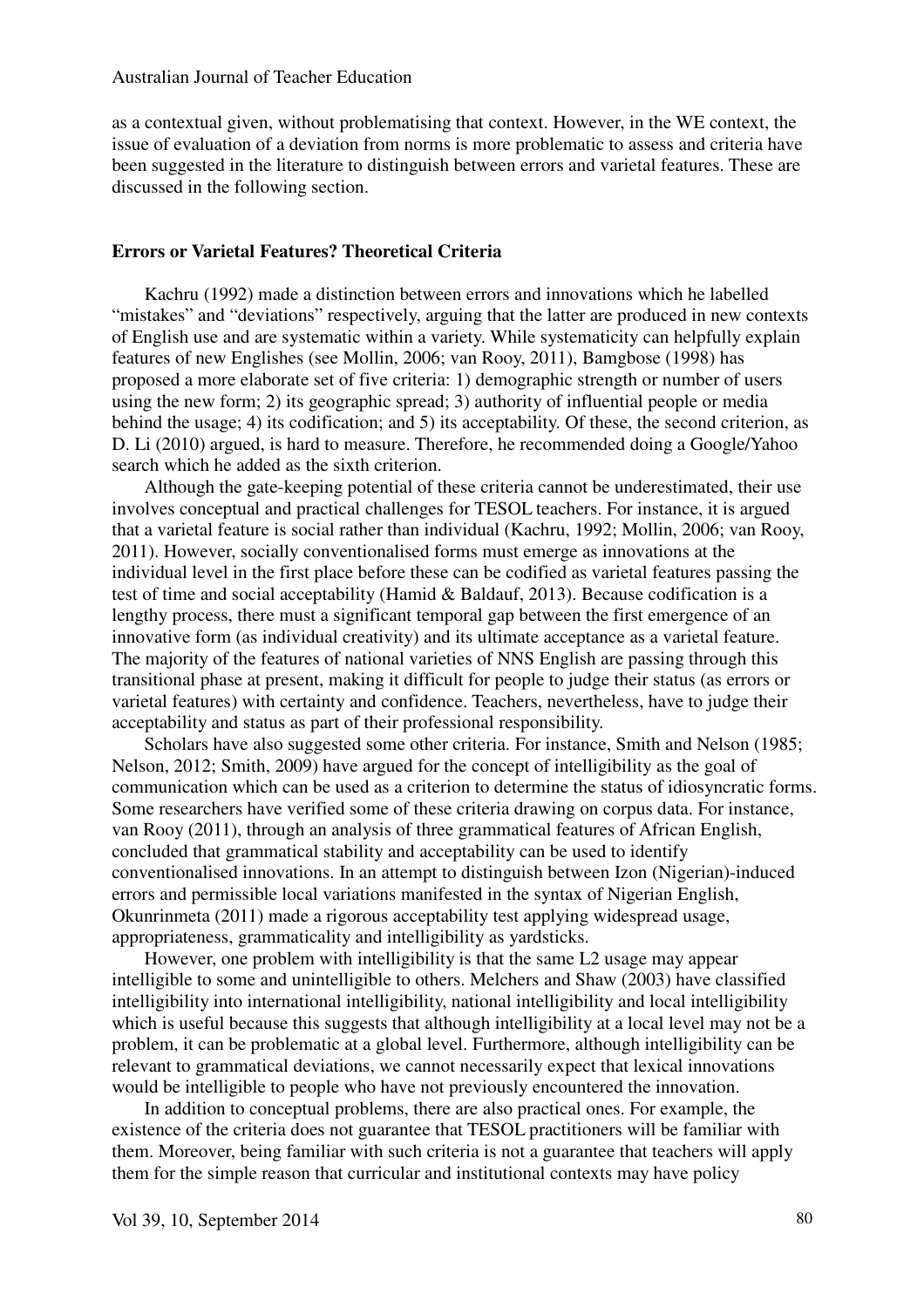prescriptions for specific norms (e.g. British English in Singapore). Furthermore, teachers may also have their own ideologies about standards which may vary from the norms. This calls for understanding teacher attitudes and judgments, i.e., recognising their agency.

#### **Error-Innovation Distinctions: Teacher Agency**

Traditional error research has not recognised teacher agency in error detection and analysis. However, we argue that teachers including those teaching content subjects because they are teachers of languages in the first place (Bullock, 1975) need to be seen as policy actors who are also gate-keepers of language standards. This reconceptualisation is a response to recent recognition of teacher agency in related fields including language policy and planning (e.g. Baldauf, 2005, 2006; Menken & Garcia, 2010), TESOL pedagogy (e.g. Canagarajah, 1999; Lin, 1999) and teacher education (e.g. Campbell, 2012; Feryok, 2012). In the context of WE in particular, teachers need to be seen as mediators of norms and their permissible variability given the growing recognition of multiple norms (e.g. Young & Walsh, 2010). In their role, teachers decide on the acceptability of English use in a complex institutional context which is permeated by the recognition of world Englishes, policy and curricular prescriptions, students' language variety backgrounds, the purpose for learning English, and their own language ideologies.

#### **Research on Teacher Judgment of Errors Versus Varietal Features**

Research on errors and innovations is at an early stage at present. A few studies that have highlighted distinctions between them (e.g. Kenkel & Tucker, 1989; D. Li, 2010; Okunrinmeta, 2011; van Rooy, 2011) have done so mainly with reference to L2 corpus data. Research that focuses on error/feature distinction based on people's judgments includes French (2005) in Japan, Buregeya (2006) in Kenya, O'Hara-Davies (2010) in Brunei, Kaushik (2011) in India and Hamid and Baldauf (2013) in Bangladesh. Although these studies attest that teachers have been asked for judgments about error-feature issues, it is not clear what criteria the judges applied and what kind of decision-making processes is involved. The present study seeks to expand this research by focusing on the criteria and decision-making process involving TESOL teachers in a teacher-education class.

## **Methodology**

#### **Context and Participants**

The present study was located in a postgraduate critical TESOL education class in a major Australian university. The data were the outcomes of a classroom activity related to the topic of varieties of Englishes and their implications for TESOL teachers. Seventeen TESOL teachers (out of 25 enrolled in the course), who were present on the day, participated in the activity. They constituted a global community of TESOL teachers representing the polities of Vietnam, Australia, Malaysia, Saudi Arabia, China, Hong Kong, Taiwan, South Korea and Indonesia (in numerical order). Three of them were speakers of Australian English; the others were proficient speakers of English as a second language. The first author was the course lecturer.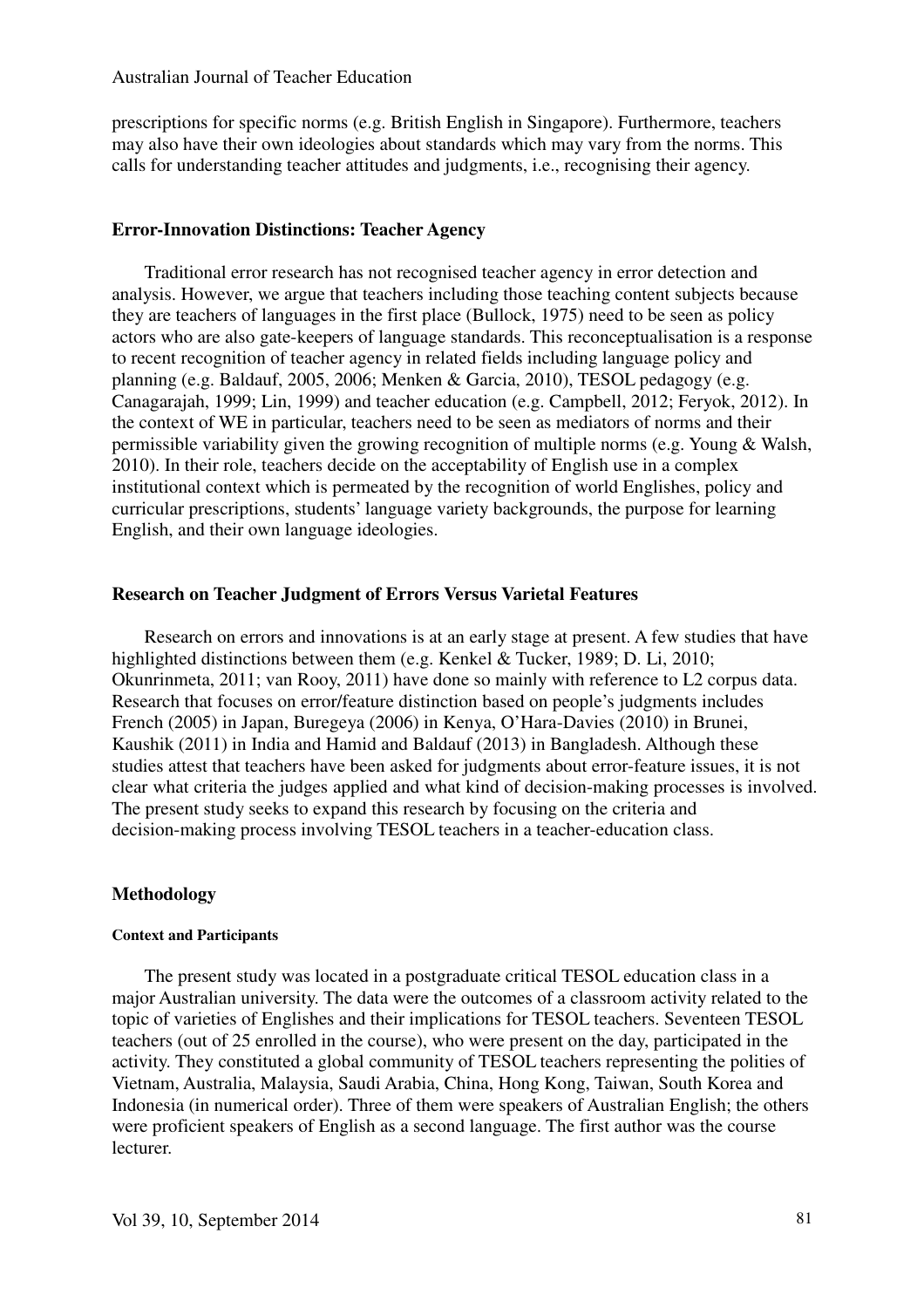#### **Corpus, Task and Data**

The classroom activity was divided into two parts and was carried out in two phases. In the first phase, the participants commented on the intelligibility of seven features of L2 English (see the Appendix) individually using three response categories of "Yes", "No" and "Not Sure". Using the same set of responses, they were next asked to decide whether they would consider those features as errors. In the second phase, the participants were divided into three groups (six in two groups and five in one group) and were asked to discuss the usages and decide on their status as errors or varietal features.

The seven examples of L2 English are related to grammar and lexis (see the Appendix) and were selected from the internet and English use in the academic context.<sup>1</sup> While the lexical items mark linguistic creativity, the grammar items deviated from corresponding norms of SE. Only a small corpus of L2 data was used deliberately to enable in-depth discussion among the participants and to satisfy the constraints of time for the classroom activity. Each of the discussions lasted 16 to 17 minutes and was recorded and transcribed verbatim which produced a text of about 7000 words.

## **Findings**

#### **Analysis of Teachers' Individual Responses**

Table 1 presents the teachers' individual judgments on the intelligibility (*Do you understand the meaning?)* and error status (*Would you call it an error?)* of the seven items. As can be seen from the table, all 17 teachers found four of the seven items (i3, i4, i5 and i6) intelligible. Only one teacher was Not Sure about the meaning of i1 and i7 each while for i2 three teachers found it unintelligible, and another three were Not Sure.

Compared to the intelligibility judgment, the error judgment produced notably different responses. First, teacher judgments were mixed, as not a single item was judged as an error or a varietal feature by all participants. Based on their responses, the seven items can be divided into three groups. In one group (grammaticality) we can include i4, i5 and i6 which were judged errors by over 55% of the judges. Two of these items (i4 and i5) are related to countability and the third one (i6) refers to phrasal verb particle (preposition). In the second group we can include i3 and i7 both of which had an error rating of below 30%. The variety ratings for both items were higher, 35% for i3 and 47% for i7. Like i5 and i6, i3 refers to countability (*a research*) while i7 refers to subject (pronoun) drop. This group is also related to grammaticality, although the items received somewhat different judgments from the teachers. The third group includes i1 and i2 which are related to lexis. Both items received very low error rating (about 12%) and high variety rating (53%), with a considerable proportion of teachers (about 35%) being Not Sure.

| Teachers       | Responses (intelligibility) |                 |                          |                          |                 |                          |          |  | Responses (error) |                 |                          |                          |                          |               |          |  |
|----------------|-----------------------------|-----------------|--------------------------|--------------------------|-----------------|--------------------------|----------|--|-------------------|-----------------|--------------------------|--------------------------|--------------------------|---------------|----------|--|
|                | $\frac{1}{1}$               | i2              | i3                       | i4                       | $\overline{15}$ | i6                       | i7       |  | $\mathbf{i}$      | i2              | i3                       | i4                       | $\overline{15}$          | <sub>i6</sub> | i7       |  |
| T1             |                             | $\triangleleft$ | $\overline{\phantom{a}}$ | $\overline{\phantom{a}}$ |                 | $\mathbf{\hat{}}$        |          |  | $\mathcal{N}$     | $\times$        | ົ                        | $\mathbf{\hat{}}$        | $\overline{\phantom{a}}$ |               | $\sim$   |  |
| T <sub>2</sub> |                             | $\Omega$        | ×,                       |                          |                 | $\overline{\phantom{a}}$ |          |  | $\Omega$          | $\Omega$        | $\Omega$                 | $\Omega$                 |                          |               | $\times$ |  |
| T <sub>3</sub> | $\Omega$                    | $\Omega$        |                          |                          |                 | $\mathbf \Lambda$        |          |  | $\Delta$          | $\triangleleft$ | X                        | $\overline{\phantom{a}}$ |                          |               | $\sim$   |  |
| T <sub>4</sub> |                             | $\times$        | ۰                        |                          |                 | $\overline{\phantom{a}}$ |          |  | $\times$          | $\Omega$        | ച                        | $\overline{\phantom{a}}$ |                          |               | ◠        |  |
| T <sub>5</sub> |                             | ×,              |                          |                          |                 | $\overline{\phantom{a}}$ |          |  | $\times$          | $\times$        | $\overline{\phantom{a}}$ | $\overline{\phantom{a}}$ |                          |               | $\times$ |  |
| T6             |                             | $\mathbf{A}$    | ×,                       |                          |                 | $\mathbf{\hat{}}$        |          |  | $\times$          | X               | X                        | X                        | ×                        | റ             | $\times$ |  |
| T <sub>1</sub> |                             | $\Omega$        | ×,                       |                          |                 | $\mathbf \Lambda$        |          |  | $\times$          | റ               | ົ<br>-2                  | $\mathbf{\Lambda}$       | $\Omega$                 |               | $\times$ |  |
| T <sub>8</sub> |                             |                 |                          |                          |                 |                          | $\Omega$ |  | $\times$          | X               | $\times$                 |                          | $\times$                 | $\times$      | $\times$ |  |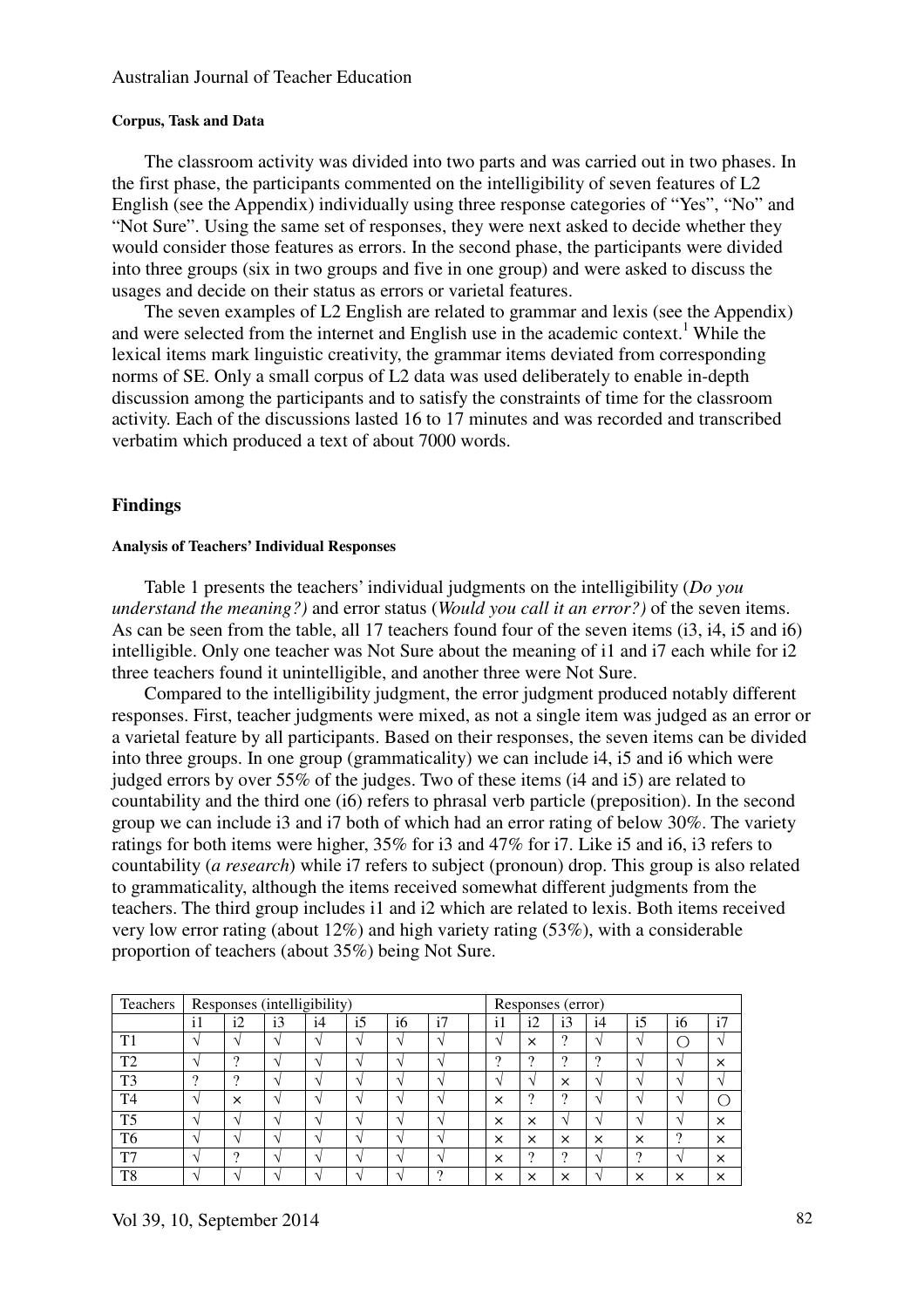| T <sub>9</sub>  | $\sqrt{ }$   | $\overline{\phantom{a}}$ | $\Delta$      | $\mathcal{N}$ | $\sim$        | N            | ٦             | ?                        | ົາ                 | N             | $\mathcal{L}$ | $\mathcal{L}$ | $\sqrt{ }$ | $\mathcal{L}$            |
|-----------------|--------------|--------------------------|---------------|---------------|---------------|--------------|---------------|--------------------------|--------------------|---------------|---------------|---------------|------------|--------------------------|
| T <sub>10</sub> | N            | $\Delta$                 | $\mathcal{N}$ | $\mathcal{N}$ | $\mathcal{N}$ | V            | V             | $\times$                 | ×                  | V             | $\Delta$      | $\mathcal{N}$ | 2          | V                        |
| T <sub>11</sub> | $\sqrt{ }$   | X                        | $\mathcal{N}$ | $\mathcal{N}$ | $\sim$        | N            | $\mathcal{N}$ | $\times$                 | V                  | $\Omega$      | റ             | $\mathcal{P}$ | ×          | $\times$                 |
| T <sub>12</sub> | V            | V                        | $\mathcal{N}$ | $\mathcal{N}$ | $\sqrt{ }$    | V            | V             | $\times$                 | $\times$           | V             | $\mathcal{L}$ | $\mathcal{N}$ | $\sqrt{ }$ | V                        |
| T <sub>13</sub> | $\sqrt{ }$   | ٦Ι                       | N             | $\sqrt{ }$    | $\sqrt{ }$    | V            | V             | $\overline{\cdot}$       | $\Omega$           | ×             | V             | $\times$      | ×          | $\times$                 |
| T <sub>14</sub> | V            | $\Delta$                 | $\sim$        | $\mathcal{N}$ | $\mathcal{N}$ | N            | N             | $\overline{\cdot}$       | ×                  | V             | $\Omega$      | $\mathcal{N}$ | $\sqrt{ }$ | $\times$                 |
| T <sub>15</sub> | $\sqrt{ }$   | X                        | $\mathcal{N}$ | $\mathcal{N}$ | $\mathcal{N}$ | N            | V             | О                        | ×                  | $\times$      | $\mathcal{N}$ | $\times$      | V          | $\overline{\mathcal{L}}$ |
| T <sub>16</sub> | V            | ا ۱                      | $\mathcal{N}$ | $\mathcal{N}$ | V             | V            | V             | $\times$                 | ×                  | $\mathcal{D}$ | $\mathcal{N}$ | N             | $\times$   | $\gamma$                 |
| T17             | V            | $\Delta$                 | $\sim$        | $\mathcal{L}$ | $\mathcal{N}$ | V            | V             | $\overline{\mathcal{L}}$ | $\overline{\cdot}$ | ×             | $\mathcal{N}$ | $\mathcal{N}$ | $\sqrt{ }$ | ∩                        |
| Total           | $16\sqrt{ }$ | $11\sqrt$                | $17\sqrt{ }$  | $17\sqrt{ }$  | $17\sqrt{ }$  | $17\sqrt{ }$ | $16\sqrt{ }$  | $2\sqrt{ }$              | $2\sqrt{ }$        | $5\sqrt{ }$   | $13\sqrt{ }$  | $11\sqrt{ }$  | $10\sqrt$  | $5\sqrt{ }$              |
|                 | 1?           | 3×                       |               |               |               |              | 1?            | $9\times$                | 9x                 | 6×            | 1×            | 4x            | 4x         | $8\times$                |
|                 |              | 3?                       |               |               |               |              |               | 5?                       | 6?                 | 6?            | 3?            | 2?            | 2?         | 2?                       |
|                 |              |                          |               |               |               |              |               |                          |                    |               |               |               |            |                          |

**Table 1: Teacher responses to intelligibility and error judgment items.**  Note: Yes =  $\sqrt{$ **;** No =  $\times$ **;** Not Sure =?**;** Incomplete response = $\circ$ 

Teachers' individual responses to the two tasks allow for making some observations. First, lexical innovations tend not to be judged as errors and therefore appear to be more acceptable as varietal features. On the other hand, L2 items involving grammaticality tend to be judged more as errors than as varieties. However, specific grammatical items may be exceptional. For instance, although i3, i4, and i5 violated the same grammatical norms, i3 (*a research*) had lower error rating than the other two. We find a clue to this differential judgment in the following except:

## **Excerpt 1, Group 1**

- $PF1<sup>2</sup>$ : This is the same problem like a research, feedbacks, and equipments. They are all the same.
- PF3 : But this is rather interesting actually. One is OK for me to say a research but it's not acceptable for me to say feedbacks. You know, why, it does sound weird.
- PF1 : I don't think it is acceptable to say feedbacks, to others...
- PF3 : I know, but for me, I don't know. You know what I am saying...

When PF3's intuitive judgment, having to do with her own language experience as a NS, could not persuade others as well as herself about the judgment, she referred to a non-linguistic variable ("weird"). She then expressed the need for some criteria that would guide teachers in their judgment which points to the ambiguity involving errors and innovations and its consequences for English teachers.

The data indicate that intelligibility is not strongly related to acceptability and is probably unreliable for distinguishing between errors and varietal features. Interestingly, unintelligibility may not be attributed solely to NNS use. For instance, i2 ("dental holiday"), the only item to have low intelligibility rating, is probably an NS innovation. A Google search of the phrase generates 7 million results, attesting to the extent of its spread in the virtual space. Even providing a detailed context of the phrase (see the Appendix) did not enhance its intelligibility. Compared to this, the Korean English innovation ("handphone") received higher intelligibility rating from the teachers.

#### **Analysis of Group Discussions**

Our analysis of the group discussion data was guided by the stages of LMT previously discussed as well as Scollon's (1998) framework of speaker roles in discourse: *receptors* (reading/noticing L2 items), *interpreters* (their understandings and explanations) and *judges* (providing judgments).<sup>3</sup> We present our findings under four criteria that the participants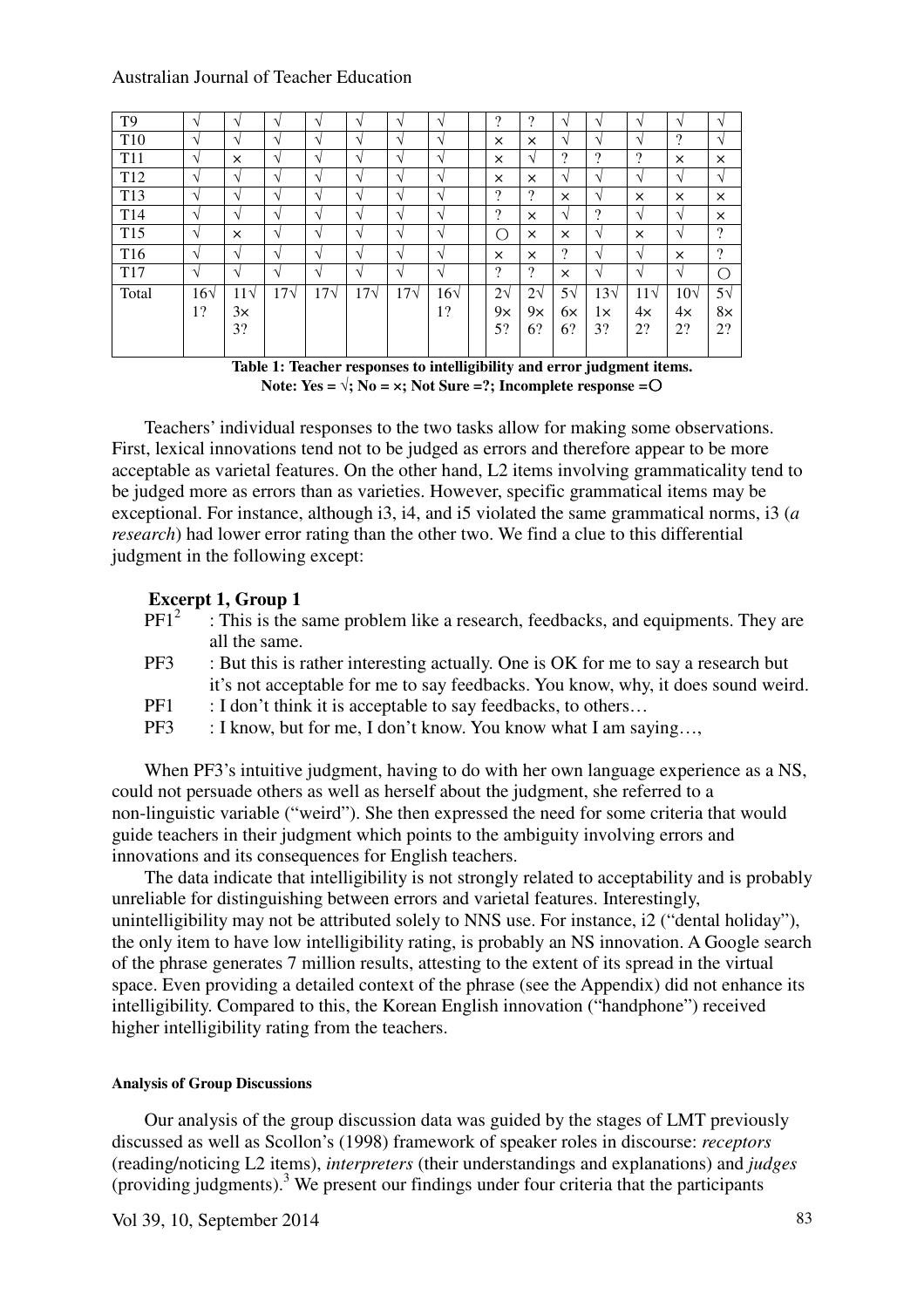discussed.

## *Conformity to SE Norms*

As the first step of LMT specifies, all three groups of teachers *noticed* the idiosyncrasies underlying the L2 items. Noticing may have been enhanced by the nature of the task that asked them to judge only a small sample of language behaviours. However, some items received more attention than others. For instance, all three groups devoted relatively less amount of time to the discussion of items 3 to 6, indicating a shared view that these four items were less disputable. Let us consider Excerpt 2:

## **Excerpt 2, Group 2**

- PM2 : The difference is that No 3, 4, 5, 6 are kind of grammatical...
- PF6 : I think [whether] you accept it or not depends on the context.
- PM2 : Yes, that does, but there is still difference, like 1 and 2 are different kinds of problems to 3 to 6.
- PF1 : Yeah, that is making nouns.
- PM2 : So that is like the vocabularies. But 3 to 6 are kind of, different I don't know exactly, but they are different.
- $PF5$  : 3, 4, 5, 6 are more grammatical. I think they are structures, what I call structures than content.
- PM2 : Because there is a leeway.
- PF1 : Because I guess grammar is harder to change than adding or subtracting words from vocabulary.
- PM2 : So 1 and 2 are kind of vocabulary which seems to be more malleable.
- PM4 : Isn't it acceptable?
- PM2 : Yes, you can change it more easily than you can change the structure.

In the extract, the participants played different but complementary roles, which contributed to the collective *evaluation* and *judgment*. Their use of various strategies is noteworthy. For instance, as *interpreter*, PM2 identified the nature of the problem in a tentative manner ("kind of grammatical"). This tentativeness continued in the next three turns, until PF5 added more certainty ("are more grammatical"), adding another descriptor for the items ("structures"). By now the classification ("grammar/structure" versus "vocabulary/content"), another strategy, was established. So PF1 and PM2 were able to refer to the relative permeability of grammar and vocabulary ("harder to change" versus "malleable"). At this stage, a group decision was implied, but not explicitly articulated. So, PM4, as *coordinator* asked for confirmation of the decision. PM2 confirmed that grammar items cannot be changed easily (therefore are errors) while vocabulary items were acceptable. So, the group relied on the authority and stability of grammar in deciding on the status of the L2 items.

Group 3 also relied on grammar as a yardstick, although the decision-making process was somewhat different, as can be seen in Excerpt 3:

## **Excerpt 3, Group 3**

- PF3 : […] For me, errors [are] related to grammar, but for vocabulary, you can make a sense of this. It's a variety. But for grammar, such as feedbacks, a keen interest to, I call them errors.
- PF2 : What about No. 7?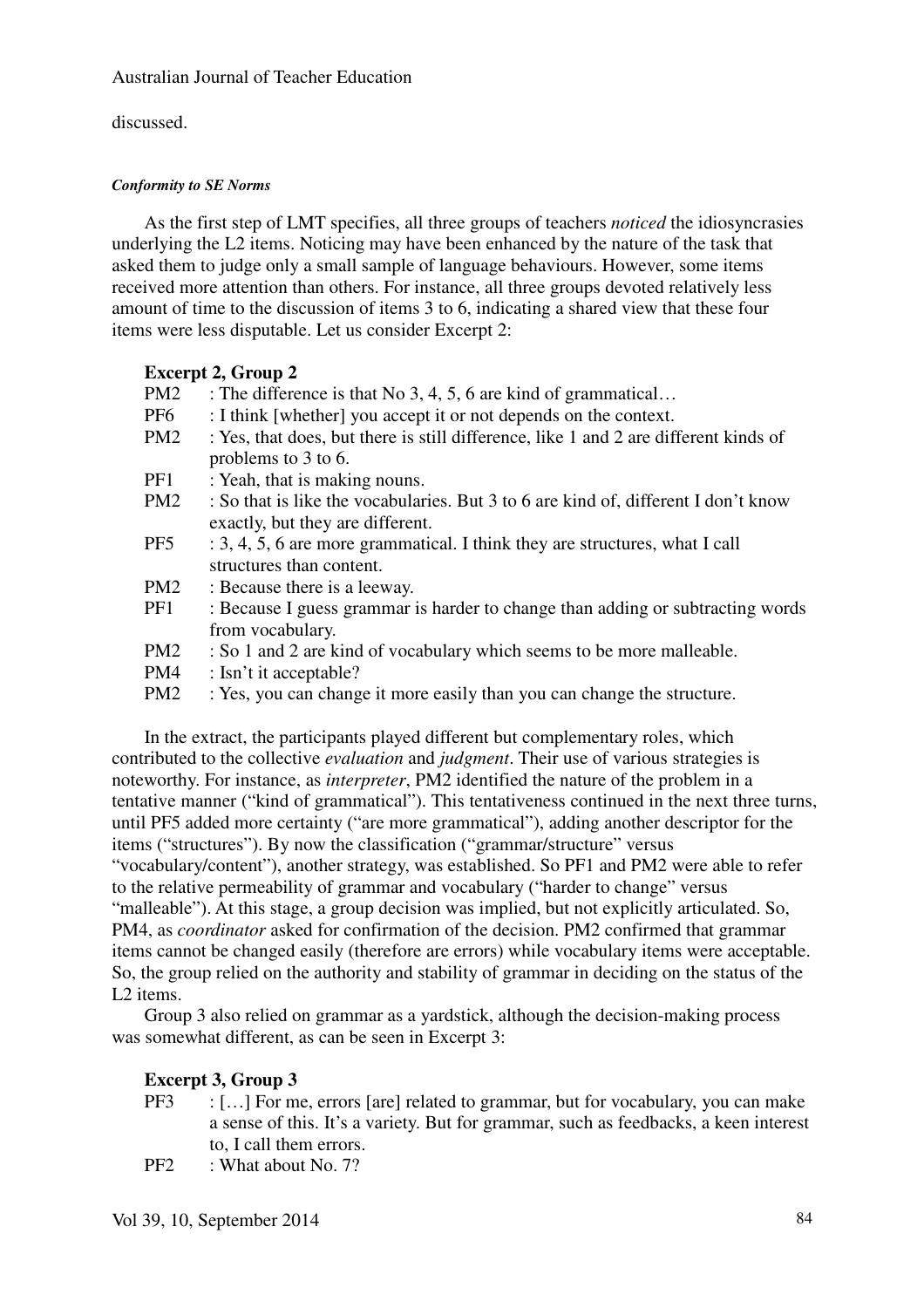- PF1 : So you use grammar, but...
- PF3 : I call it (No. 7) an error, because I think it is related to grammar.<br>PF1 : But can I just [point to something] on the radio on the TV even
- $\pm$  But can I just [point to something]... on the radio, on the TV, everywhere, people don't use adverbs. Adverbs have like disappeared. And that's grammar. Even here like "She drives really careful", and a lot…But now it's just all like for the last nearly five years, I just…you never hear adverb any more, that's here.
- PF3 : Language change[s].
- PF1 : Yeah, but I agree with you like most of my choices will depend on this. I'm more open for vocabulary than grammar.
- PF3 : That's for the vocabulary we can understand the meaning of a compound, because based on components, but for grammars, I call them errors. I will tell my students that they are errors.

As *judge*, PF3 pointed to a general rule: errors are related to grammar. As for vocabulary items, she argued that these are intelligible. From her point of view, grammatical problems were errors while vocabulary issues were varietal features. Knowing that this rule may not apply to all cases, PF2 drew PF3's attention to i7. Similarly, PF1 pointed to the supposed disappearance of adverbs from spoken English as a counterexample of the infallibility of grammar. To this, PF3 responded by introducing another rule: that languages change. PF1 then accepted PF3's interpretation and judgment, which was probably accepted by PF2 as well. Thus, the excerpt shows that group discussion has the potential to influence participants' understanding.

## *Intelligibility*

Neologisms are outcomes of the rapid social, economic and technological developments. In Excerpt 4, Group 3 considered intelligibility to be of utmost importance in judging the acceptability of neologisms.

## **Excerpt 4, Group 3**

- PF1 : The first one, handphone driving, understand the meaning? Accept it as English?
- PF2 : Not sure, maybe it's a new phrase.
- $PF1$   $\cdot$  I think
- PF4 : Innovation, we discussed it before.
- PF1 : […] like Australians, we say mobilephone, in America, cellphone,
- PF4 : And in Korea, they call it handphone.
- PF1 : So it already like so many different versions. It's technology, so it's not like…
- PF3 : So what is the criterion to distinguish between errors and varieties? What is the criterion?
- PF1 : For me, here, I said because it is an innovation, like a new technology, if it's new…
- PF2 : I don't think it's an error. I just think it's an innovation, a new phrase, and also we can understand it very well, so I don't think it's an error.
- PF1 : And also because different versions already exist, so you can't say: "No, mobilephone is.., does it?" like because of mobilephones, cellphones, pocketphones, handphones, …
- PF3 : I can understand handphone, but not sure about handphone driving, if there is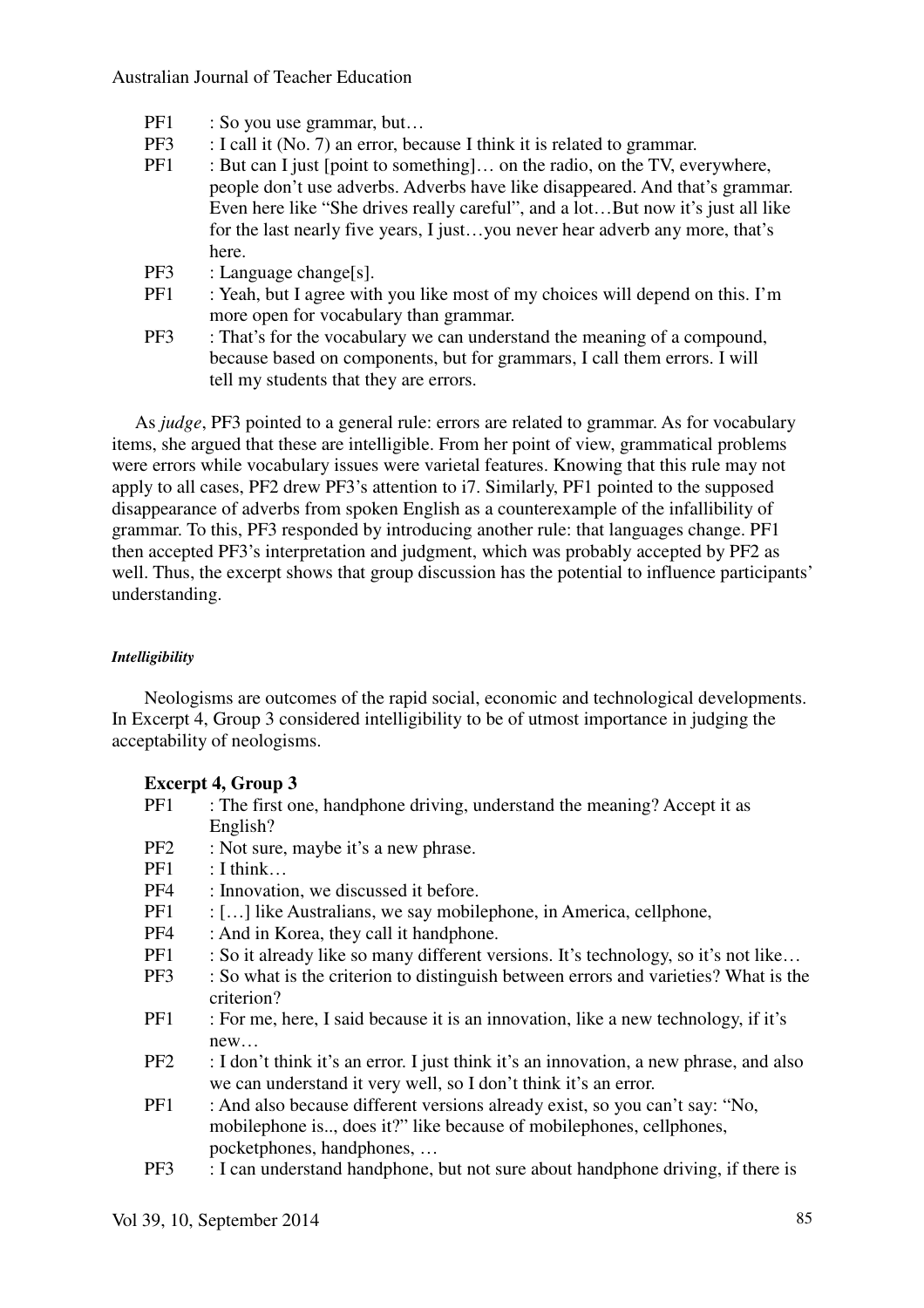no context.

- PF5 : It is easy to lead to misunderstand without context.
- PF1 : But for me, the handphone driving, I can...(PF4: You can imagine it) I can imagine it.
- PF2 : Yeah, I can imagine it. I can guess the meaning of this phrase.
- PF1 : I've never heard of this before, but like... it makes sense, like in English to put it, make it shorter, like driving while talking…like someone says handphone driving, or mobilephone driving. Oh, that's OK.
- PF2 : I think most people can get this meaning from this phrase,…Let's move to the second one.

The interaction opens with PF1, as *initiator*, inviting group members' comment on the item's ("handphone") intelligibility and acceptance. PF2 indicated her inability ("not sure") adding that this was a "new phrase" to her. PF1 took the turn to give her opinion, but it was taken over by PF4, who confidently judged the item as innovation, referring to a previous discussion, probably outside the activity. PF1 then interpreted the phrase, referring to comparable forms (mobile phones in Australia and cellphones in the US). PF4 aptly noted that "handphone" was another form innovated by Koreans. Although, at this point it was probably agreed that "handphone" was an innovation, the group needed to establish the criteria for the judgment, as can be seen from PF3's invitation (line 8). PF1 repeated her previous reference to technology-induced innovation while PF2 observed that the new phrase was intelligible. To this PF1 added that because there had already been different versions, there was nothing wrong in adding another version called "handphone". PF3 and PF5 referred to the importance of context, particularly for "handphone driving", without which, they argued, the form might be unintelligible. In response, PF1 and PF2 pointed out that they could visualise ("imagine") the expression "handphone driving". PF2 provided the group judgment and concluded that the meaning was intelligible to most people. Therefore, intelligibility was the group's main consideration in judging "handphone" and "handphone driving" as innovations.

## *Context*

The teachers made frequent reference to "context" in considering the acceptability of the items, particularly those related to grammar (items 3 to 7). By "context", they referred to two situations in particular:

## *1) Everyday usage versus language teaching practice*

The teachers noted that judgments on L2 features would vary depending on whether the context was everyday usage or the pedagogical domain. They drew a distinction between mundane usage and pedagogical sphere, suggesting that the latter should not compromise standards. Let us consider Excerpt 5.

## **Excerpt 5, Group 3**

| PF1             | : Yeah, I would say in my usage I would accept it [item 6] easily, because it is |
|-----------------|----------------------------------------------------------------------------------|
|                 | kind of, like I know there is another, people don't use adverbs, like            |
| PF <sub>6</sub> | : How about your teaching? When you are teaching, and your students make         |
|                 | those kinds of errors? Will you correct it?                                      |
| DE 2            | $\cdot$ Vou tall tham it's ak?                                                   |

- PF2 : You tell them it's ok?
- PF1 : It depends on, depends on the whole thing. I wouldn't focus on them, because I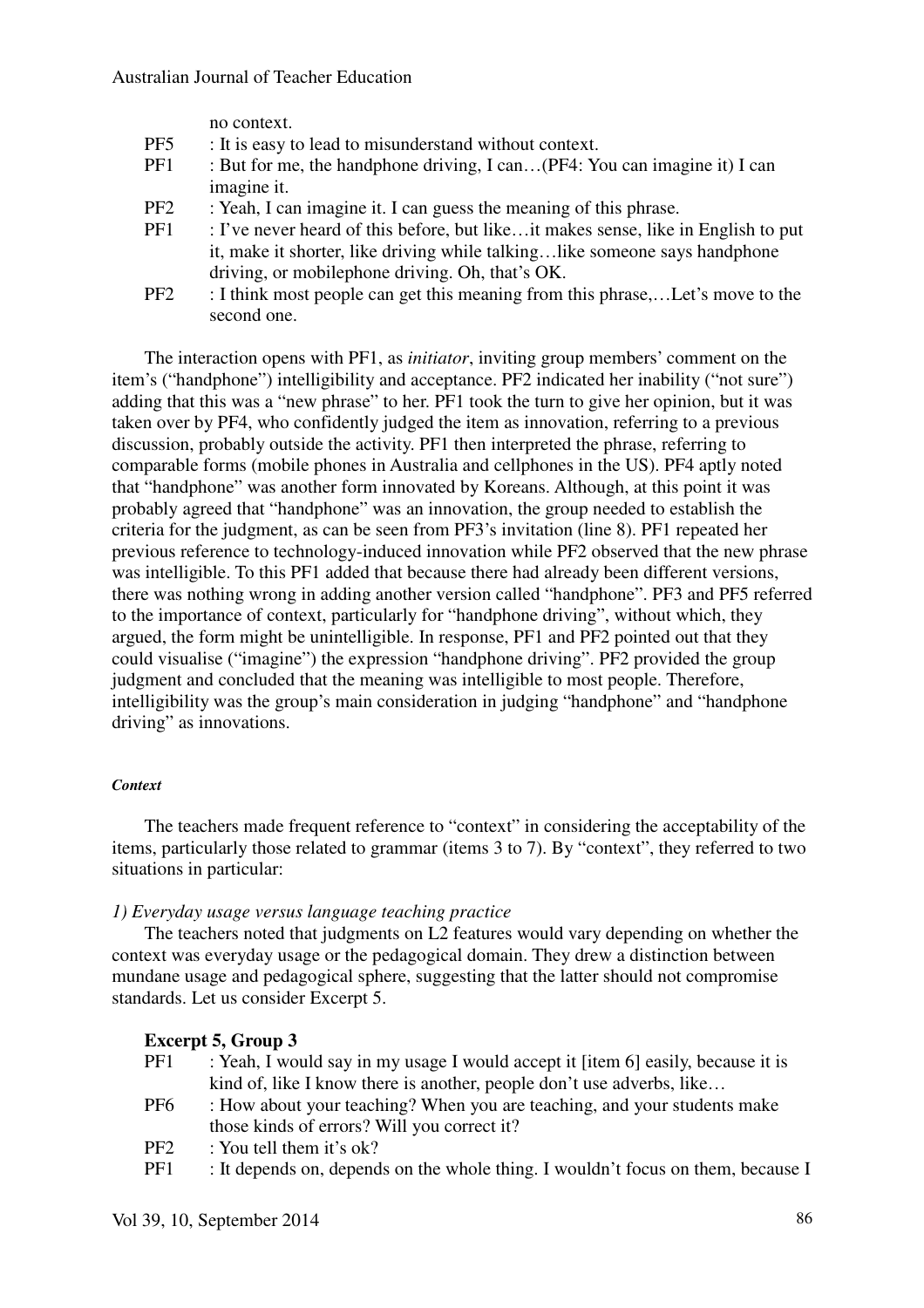don't really teach to the exam. Like TOFEL, you know, proficiency exam, I wouldn't mark someone a low proficiency because they said "a keen interest to send" rather than "a keen interest in sending". I wouldn't even think about it.

- PF4 : What if this appears in their writing?
- PF1 : Yeah, we depend on the whole thing, but...
- PF4 : For me, I can easily accept this in oral English, but...
- PF2 : But not in our writing, in our grammar. So in our context, in our classroom, we cannot teach students like this, because it will lead them to make mistakes in the exam…
- PF1 : But the exams you are teaching to, are they a kind of grammatical exams or proficiency exams?
- PF2 : I just teach the junior high school students, for the final, for the entrance examinations for the senior high school, there will be this kind of grammar.
- PF1 : And the sentences they have to make or change…I suppose in that situation… maybe I would…But if I am over proficiency…, I wouldn't like [to] send off alarms: "She is wrong."….
- PF2 : Pardon?
- PF1 : ... [whether] you call it an error, it depends where you are teaching.
- PF2 : Yeah, it depends on the context.

 Focusing on i6 ("interest to"), the teachers established a general rule (i.e. context-dependence), suggesting different aspects of context. PF1 opened the conversation as *judge*, pointing out that she would consider i6 acceptable. However, her judgment did not specify the context. So PF6 and PF1 inquired whether PF2 was referring to the pedagogical domain. PF1 pointed out that she would not worry about the form even in the classroom context unless she was teaching to the exam where grammatical accuracy was a requirement. PF4 drew her attention to the context of writing in particular (line 10). While PF1 probably pondered on this context, PF4 provided her own *judgment* saying that although she would be happy to accept it in oral communication, she would disapprove of it in writing. But she could not finish her turn which was taken by PF2 who, referring to her own context of preparing students for entrance exam, asserted that she would not encourage students to use this form because they would be penalised. On PF1's request for clarification, PF2 specified that the exam in question was grammar-based, not proficiency-focused. PF1 then stated that she would not offer a negative judgment on the item in a proficiency-focused context. Both PF1 and PF2 reiterated that judgments would depend on the context.

 Based on the extract we can make several observations. First, instead of treating context as singular, various possibilities including everyday usage versus pedagogy, oral versus writing, exam-oriented versus non-exam-oriented and grammar-focused versus proficiency-focused are suggested. Second, the context as a criterion appears to be a consensual outcome. Although we are not sure whether PF1 was initially unwilling to make any allowance for the context of writing in the pedagogical domain, in the end she also supported the criterion put forward by PF2 and PF4. This suggests that group discussion has the potential to promote certain criteria required for consensual judgments.

## *2) Spoken English versus written English*

In Excerpt 5, spoken versus written communication was indicated, but this specific context was given more explicit attention in Excerpt 6 by Group 1. The teachers indicated that issues of standards and varieties can be treated more leniently in oral than in written communication. Davies (2013) argues that innovations characterise mainly spoken English; written communication in English usually maintains universal standards. The teachers stated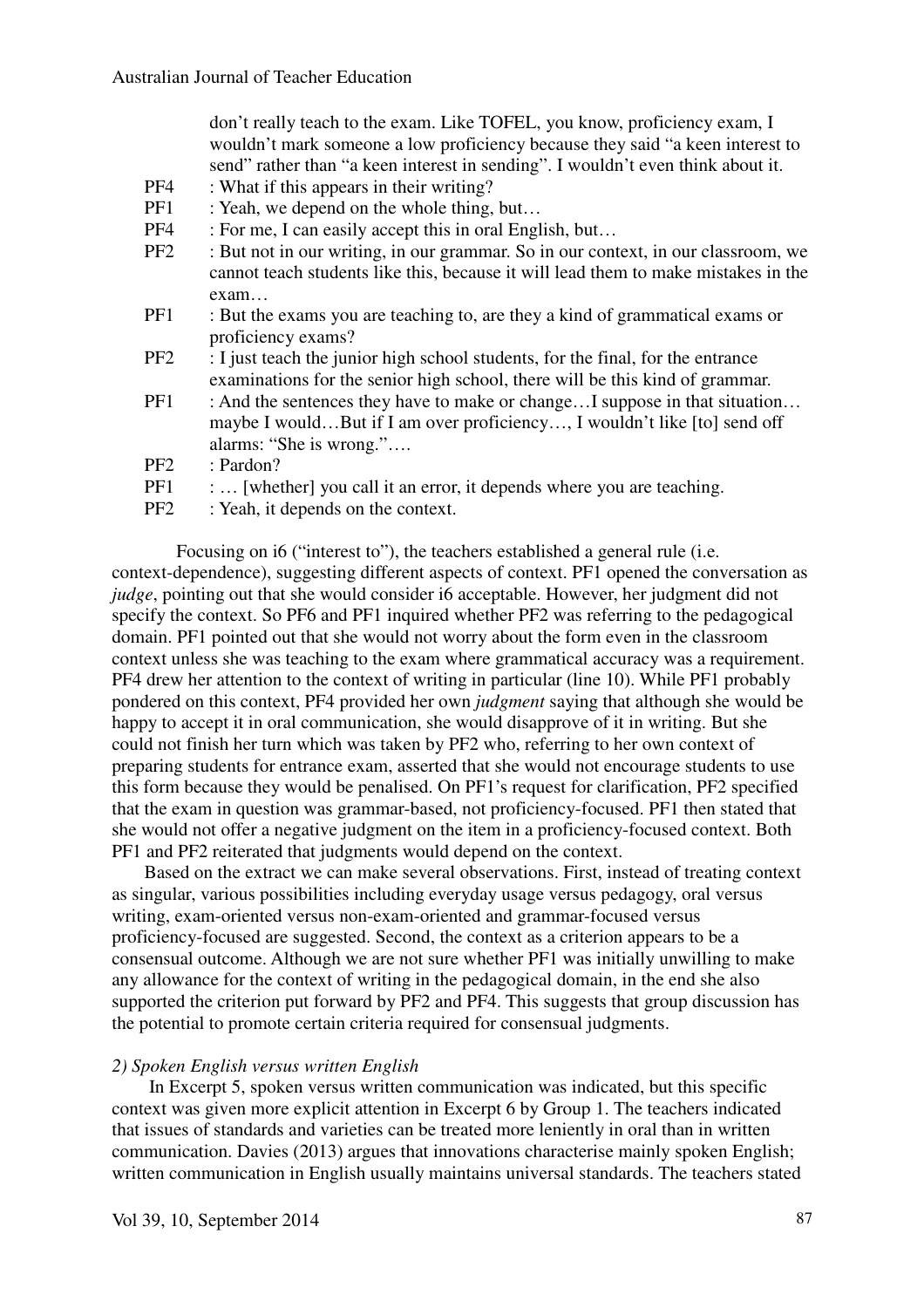that as long as spoken communication was carried on smoothly and intelligibly, it was not necessary to pay much attention to idiosyncrasies in use.

## **Excerpt 6, Group 1**

- PF2 : …And I mean, when you look at it, you will understand what the person says, it's just different, it's just switched, it's like a variety of abnormal grammatical order, it's just switched, so I don't know…
- PF1 : I think it's just the subject is missed.
- PM3 : It is acceptable in spoken English.
- PF2 : Yes, not in written English. But it is very much, when you speak, you say, "yes, teaches at school locally." It's fine. But when you write, it's not acceptable.

In Excerpt 6, PF2 *noted* the problem ("abnormal grammatical order"), *explained* why it occurred ("just switched") and provided her *evaluation*. However, she was unable to provide a judgment. PF1 explained the nature of the problem more specifically ("subject is missed"), but she did not provide a judgment either. PM3 then came up with her unhesitant judgment: "acceptable in spoken English". PF2 agreed with the judgment and, at the same time, warned that the form will not be acceptable in written communication. The excerpt indicates that collaborative language management work may lead to consensual judgment about the status of idiosyncratic forms.

## *Gate-keeping Authorities*

Context in the sense of polity is referred to in Excerpt 7 by Group 1 in which the members resolved error/feature issues by drawing on the authority of textbooks and exams:

## **Excerpt 7, Group 1**

- PF1 : But then so the other ones, like No 3: "I have done a research regarding textbook evaluation". I said that it is an error.
- PF2 : Yes, that is an error, you don't say I have done an a research...
- PM3 : Do you think the first language plays a role in this because I see it acceptable because in my first language we do a research, and something. So when I say I understand what persons are trying to say that he has done one research…
- PF1 : Then it's like... So, OK, if you are teaching in your country, but then whatever, what English do you teach, if you are to go to Vietnam, for example, would you teach… would you say a research?...
- PM3 : But I'm not trying to say that we should teach English as an international language, more than a foreign language.
- PF1 : Yes, as a foreign language, but then it was like, maybe there are some people who don't say a research.
- PM3 : What if we taught like in a context where Arabic, because of our first language for example, it would be acceptable there but would it be considered as English?
- PF4 : […] if you think about the other varieties, if we say that many varieties and many countries used that kind of language [….], you can tell your students that in the spoken language in many countries, they use this one, and this is kind of accepted, but [it is unacceptable] if it is only one or two [examples]…
- PF1 : I don't know. There are so many things that come into it, because like I do that, when if a student said "a research" in the classroom, then I will probably say: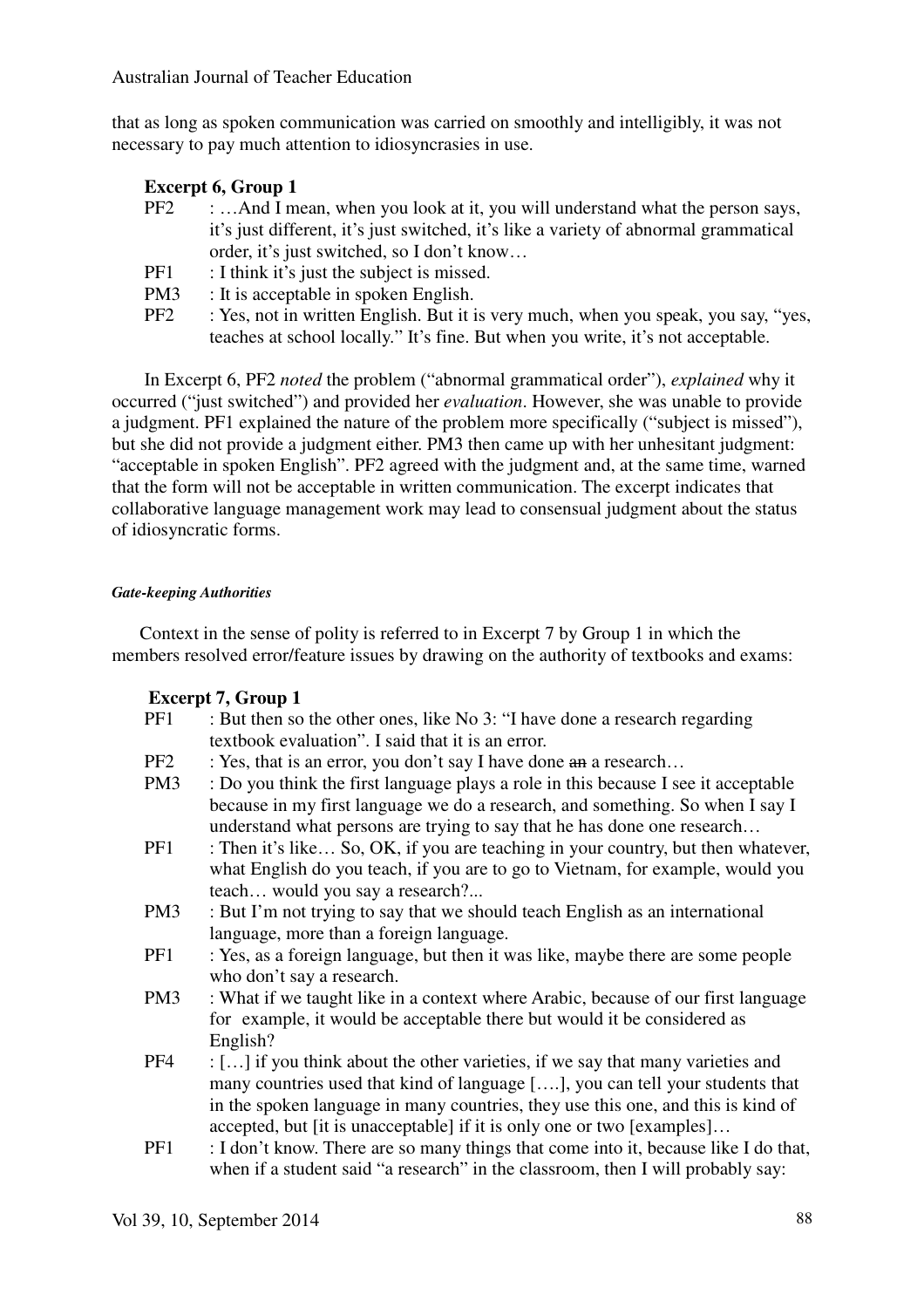"Yes, lots of people say that, but in a textbook or an exam it would be wrong." And so as soon as they hear textbook or exam, it means that the fact that I've said "Yes, lots of people said that" just goes out of the window completely...

In Extract 7, PF1 and PF2 judged the violation of countability ("a research") as an error. However, PM3 questioned their judgment based on his own understanding of its use in his own context. To him, this was acceptable for two reasons: 1) in his first language research is used as a count noun; and 2) the form is intelligible. However, PF1 challenged PM3's judgment by highlighting the problems of accepting usages based on specific national or L1 context. PM3 retreated somewhat from his initial position of accepting the form. Instead, he presented this as problematic to the group: if a form is acceptable in one country, can it be accepted as (standard) English? The teachers' responses to the problem indicate uncertainty, tentativeness, and, to some extent, their struggles. While, in general, they were seen to have been guided by sensibilities towards diversity and plurality of English (Proshina, 2012), they might have been equally pressed by a concern that De Klerk (1999, p. 315) aptly pointed out: "When does a substratal feature assert itself sufficiently to overcome the fear that if deviations are allowed, the rules will be abandoned and chaos will ensue?" For instance, in providing her tentative judgment, PF4 referred to geographic spread and acceptability, as previously discussed. She clarified that if there were many cases of a usage in multiple polities, it is "kind of accepted". The tentativeness, despite all conditionalities, is to be noted. PF1's immediate reaction is uncertainty: "I don't know. There are so many things that come into it." Underlying her explanation is a sense of the lack of power and agency and the futility of teacher judgment "which goes out of the window completely" in the face of what is prescribed by traditional authorities (textbook or exam) which serve as gate-keepers (Jenkins, 2007).

The discussion in Excerpt 7 points to the complexity of issues of errors and innovations. The teachers' sharing of their perspectives does not indicate what can be done about the acceptability of local innovations. It also indicates their helplessness compared to the power of conventional authorities. Nevertheless, it can be argued that the collective engagement would have a positive impact on the participants. For instance, although the initial judgment of PF1 and PF2 prevailed at the end, presumably they understood that the judgment was not unquestionable. Similarly, PM3 would probably have a more complex understanding that would guide him in dealing with features of local English. As a whole, relying on traditional authorities however reluctantly appears to be the consensual judgment on the specific language problem. However, an awareness of the complexity and the need for critical engagement with issues of errors and innovations appears to be the more important outcome of the discussion.

#### **Discussion**

The growing recognition of WE has made it imperative to draw a line between errors and innovations. Although relying on large corpuses of L2 English data may be an efficient way to address this need, for a number of conceptual and practical reasons, as we have discussed in the paper, this approach appears problematic. Under the circumstances, TESOL teachers have to judge L2 English data by default, as part of their professional practice. In this paper we have investigated teacher responses to features of new Englishes in a TESOL teacher-education class. These usages were seen from two contrastive perspectives—as deviations from SE (errors) or as features of WE varieties (innovations). Although SE cannot be seen as monolithic at the expense of the variability that it permits, our focus was on the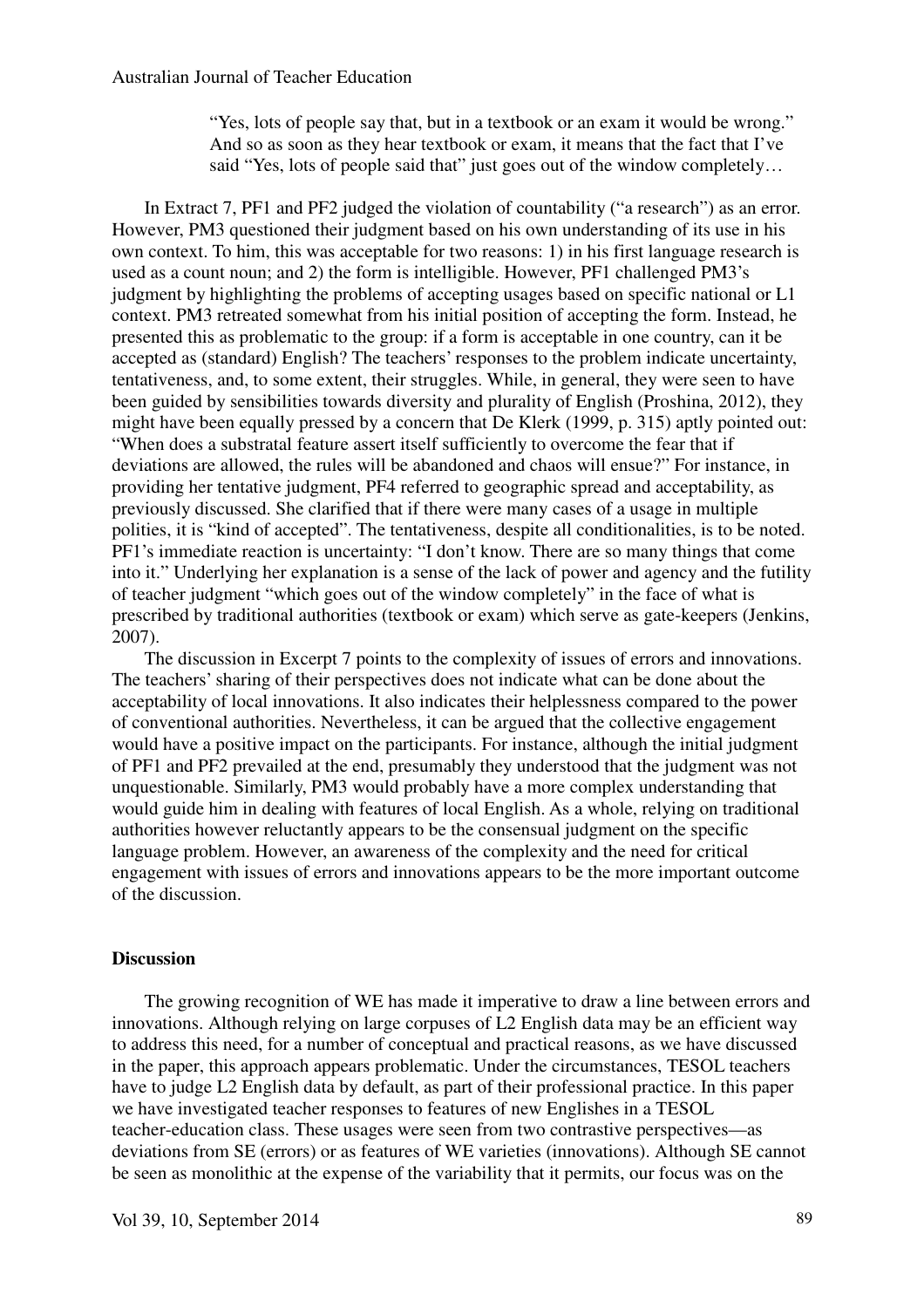academic context where curriculum and instruction typically emphasise uniformity rather than flexibility in use. Similarly, although the recent views of SLA, L2 errors and L2 learning goals have undergone desirable changes, L2 pedagogy in many parts of the world are still guided by traditional views of SLA and errors.

Our analyses of the teacher data have shown that individually teachers provided mixed judgements on L2 features, rejecting some items as errors while accepting others as varietal features. A clear pattern underlying their judgments referred to the type of features: lexical issues received approval while grammatical deviations were given negative judgment. Intelligibility did not appear to be strongly related to this judgment.

The teachers' collective judgements emerging from the group task reflected similar patterns: They observed that grammatical features needed to conform to SE, but lexical innovations deserved recognition as varietal features. A similar distinction between grammatical and lexical items characterised teachers' judgments of L2 items in a Bangladeshi study (Hamid & Baldauf, 2013). The teachers' acceptance of lexical items as varietal features rather than errors reflects an awareness of the continuous addition of these items to the lexicon of English following developments in science and technology and the spread of English globally. The astuteness of their judgment recognizes the openness of lexical resources of English and the mundaneness of linguistic creativity.

The analysis of the discourse of the groups of teachers indicates that they were not guided by exclusively WE or SLA; their collective stance reflected characteristics of both: the need to conform to SE and, at the same time, the importance of recognising language change and innovations. In other words, they represent a critical middle ground which mediates the parameters of norms, of linguistic creativity and pedagogical intervention. This is understood from Excerpt 8:

#### **Excerpt 8, Group 1**

PF1 : I think it would be really difficult for the students if we just say: "Yeah, everything is OK" … So, but if we just say: "Yeah, everything is all right," then what's the classroom for, what's the lesson for?

PF1 suggests that an absolute form of "liberal linguistics" ("everything is ok") may deny the necessity of teacher instruction. While teacher instruction is acknowledged, it is implied that teachers cannot perform "orthodox linguistics" which may deny linguistic creativity and the diversity of English in the context of its globalisation and the localisation.

This assertive position testifies to the relevance of teacher agency in the micro-context (Baldauf, 2006; Liddicoat & Baldauf, 2008). Although some of the teachers discussed their powerlessness in the face of institutional and curricular prescriptions, their practice, as can be surmised from the group discussions, may not be that of passive technicians (Kumaravadivelu, 2003); rather, this reflects the exercise of their agency. In other words, these teachers can be seen as actors with "agentive space" (Hornberger & Johnson, 2007), who demonstrate an awareness of the changing face of English on the one hand and their role as gate-keepers of language norms on the other. Thus, their position corroborates the relative autonomy of the micro-context (Lo Bianco, 2010) which has also been highlighted by classroom-based L2 research (e.g. Canagarajah, 1999; Lin, 1999; Martin, 2005).

However, emphasising the teachers' agency and their articulation of a specific set of criteria including context, exocentric norms, intelligibility and gate-keeping authorities cannot be seen as undermining the complexity of teacher judgments of new Englishes which are mediated by teacher ideologies and institutional and contextual parameters. Our analysis of the group discussion data showed that in discussing various criteria, the teachers raised three major issues that would influence teacher judgment of features of new Englishes: 1)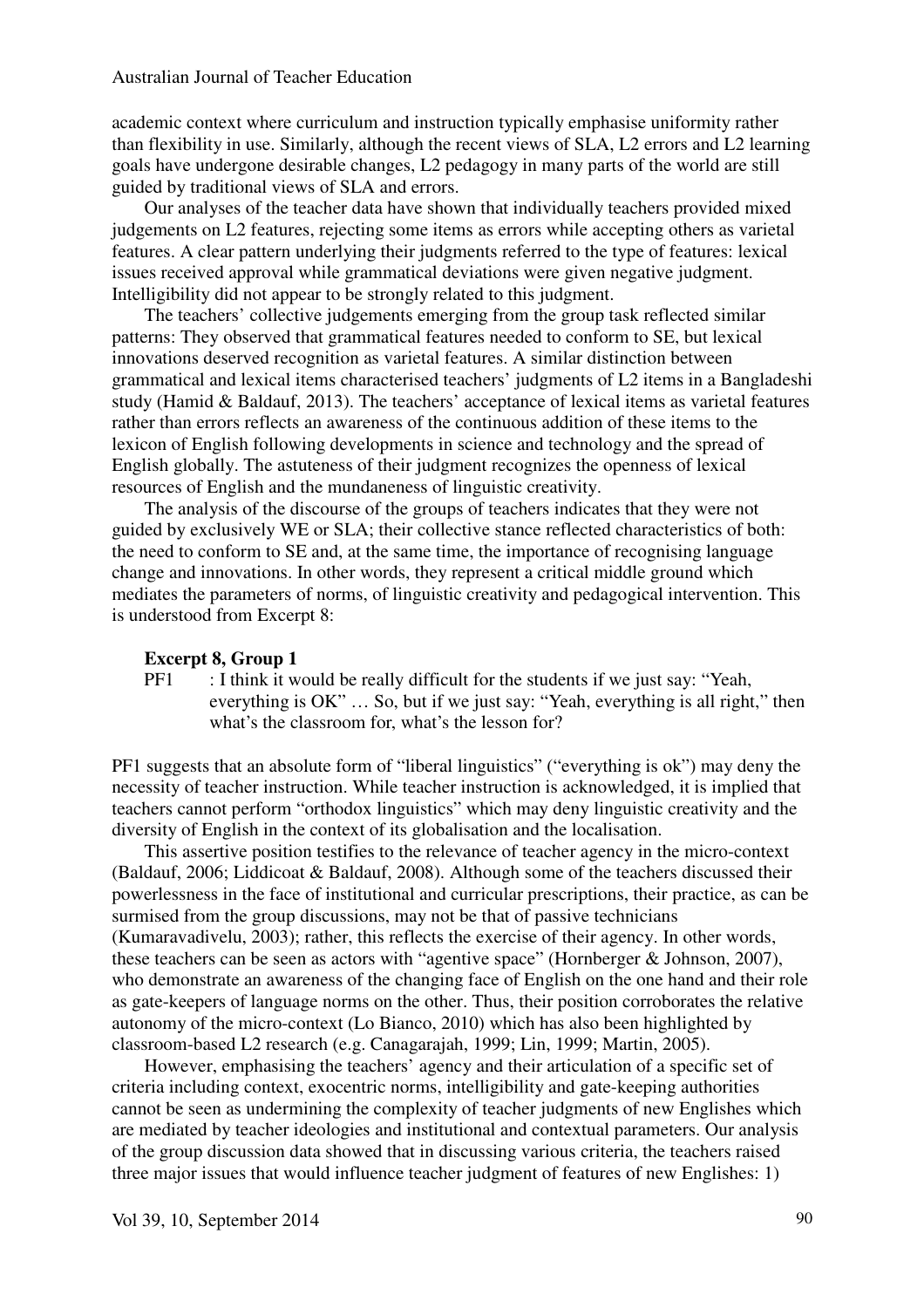whether the new feature is coined by native or non-native speakers; 2) whether the judges are native or non-native speakers of English; and 3) what kind of language attitudes and ideologies teachers/judges have. For instance, teacher ideologies were pointed out in Excerpt 9 in which PF2 thought that teacher judgment depended on how NNSs perceived their own varieties of English and what kind of attitudes they had towards L1 and L2 varieties.

#### **Excerpt 9, Group 1**

 $PF2$  : ... If they [teachers] think, if they perceive their own varieties to be wrong, they want to conform to speak the native variety of English, they would do it [judge the features as errors]. So it's also the question, just a perception of how they want to speak. So it doesn't matter whether the teacher, you know, draws a line, saying that, you know, even when they introduce the non-native variety […]it's how they perceive, and how they judge their own variety…

These issues point to the individuality of teachers and subjective judgments which result in a lack of consensus among them (e.g. Hamid & Baldauf, 2013). However, from our study we can also observe that teacher group discussion and collective judgment tasks have the potential to establish this consensus. In our analysis we have highlighted several occasions where it was clear that there was a positive impact of the group discussion on individual teachers which led them to a) change their initial understanding and judgment; b) develop a more critical attitude; and c) gain in confidence. Therefore, collaborative discussion on errors and innovations may hold the potential for teacher professional learning and development which can be organised by individual institutions and professional bodies. It will be important to follow this line of inquiry in a more focused way to understand when, how and under what circumstances individual teachers give up their personal judgments and accept collective judgments.

Our focused and in-depth analysis of the teacher data would allow us to draw out implications for WE and TESOL pedagogy. As we have discussed in the paper, the debate on standards and varieties of English with regard to the distinctions between errors and innovations illustrates the concept of micro-level agency (Baldauf, 2006) versus macro level standards and provides justification for seeing TESOL teachers as language policy actors (M. Li, 2010; Menken & Garcia, 2010; Zhao, 2011). Traditionally, national language policy actors have proscribed local innovations in English (e.g. Rubdy, 2001, 2007), either explicitly or implicitly. However, it appears from our work that collectively teachers are in a position to exercise their agency and provide appropriate judgments on the issues of errors and innovations, taking goals of communication, curricular and educational requirements and the sociolinguistic reality of English into consideration. Given these insights, it would be important to investigate how teachers perform language norms and their permissible variations through their pedagogical practice in the classroom.

Based on the teachers' perspectives on errors and innovations, we can comment on WE research as well. As we have discussed in the paper, scholars have suggested macro-level criteria for drawing a distinction between errors and innovations. While these criteria may provide useful references for teachers, it cannot be taken for granted that these will provide a sufficient basis for teacher judgment. Given that scholars/researchers and teachers work in different contexts under differential circumstances, there can be divergence between their understandings and judgments (Zhu & Hamid, 2013). Therefore, WE researchers need to engage with practicing TESOL teachers and recognise their agency if the WE arguments are to impact education and society through teacher mediation.

Finally, the changing norms and varieties of English in the globalising world should have important input into teacher education programs. The inclusion of WE in teacher education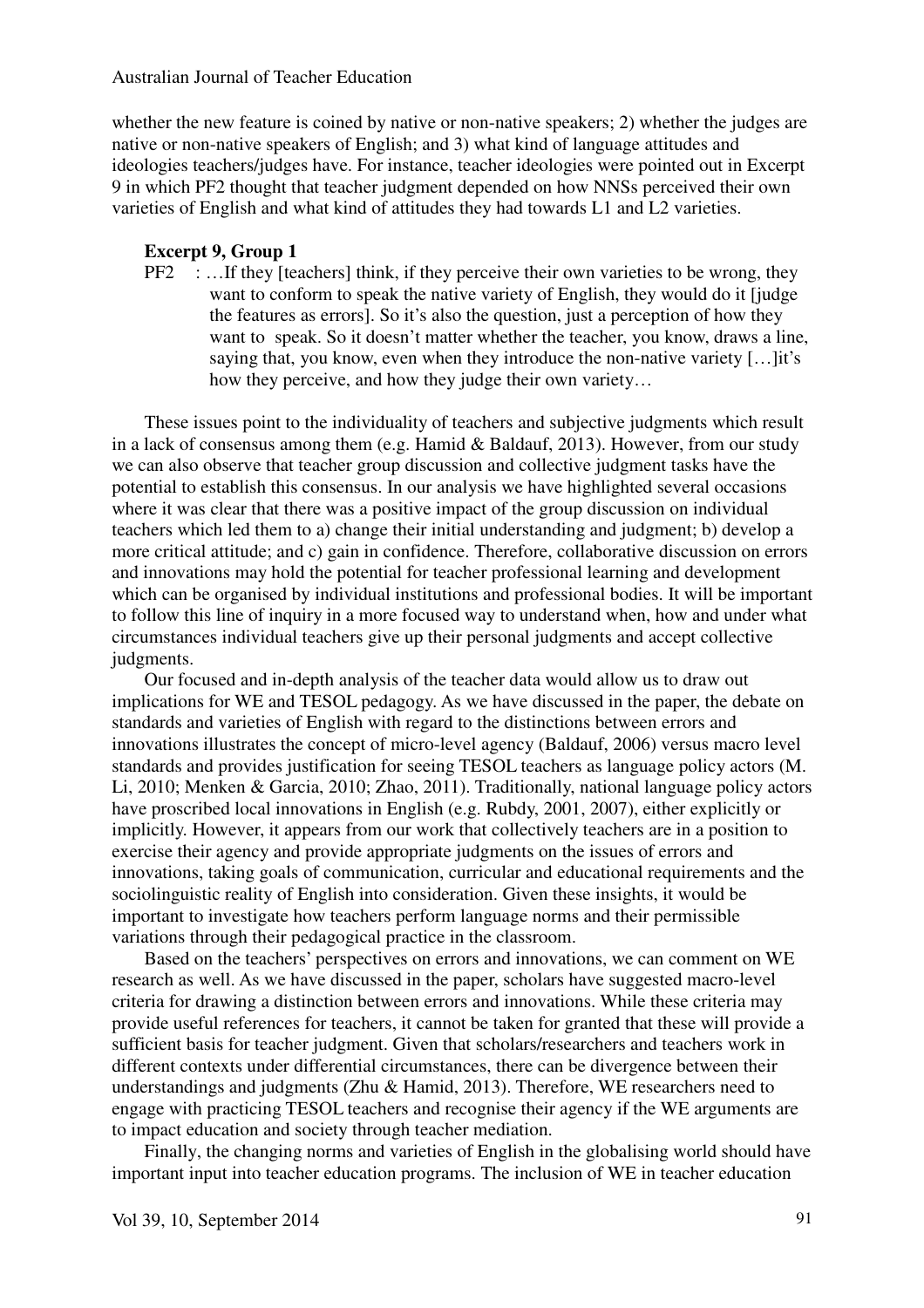courses may contribute to teachers' knowledge base which, in turn, may empower them in judging their students' language use. At the same time, it would be important for teachers to collectively deal with examples of their students' language use at the institutional level in the form of professional development workshops.

## **Endnotes**

- 1. The first author keeps a record of innovative English uses by his postgraduate students from which some of these examples were selected.
- 2. We indicate gender identity of the participant by adding F (female) and M (male) to P (participant).
- 3. The participants in the groups were found to play other roles as well such as *initiator*  and *coordinator*.

## **References**

- Baldauf, R. B. Jr. (2005). Micro language planning. In P. Bruthiaux, D. Atkinson, W. Eggington, W. Grabe & V. Ramanathan (Eds.), *Directions in applied linguistics: Essays in honour of Robert B. Kaplan* (pp. 227-239). Clevedon; Buffalo; Toronto: Multilingual Matters.
- Baldauf, R. B. Jr. (2006). Rearticulating the case for micro language planning in a language ecology context *Current Issues in Language Planning, 7*(2-3), 147-170. http://dx.doi.org/10.2167/cilp092.0
- Bamgbose, A. (1998). Torn between the norms: Innovations in World Englishes. *World Englishes, 17*(1), 1–14. http://dx.doi.org/10.1111/1467-971X.00078
- Bolton, K. (2006). World Englishes today. In B. B. Kachru, Y. Kachru & C. L. Nelson (Eds.), *The handbook of world Englishes* (pp. 240-269). Malden, MA; Oxford, UK: Wiley-Blackwell. http://dx.doi.org/10.1002/9780470757598.ch15
- Bullock, A. (1975). *Bullock report. A language for life*. London: HMSO.
- Buregeya, A. (2006). Grammatical features of Kenyan English and the extent of their acceptability. *English World-Wide, 27*(2)*,* 199-216. http://dx.doi.org/10.1075/eww.27.2.05bur
- Campbell, E. (2012). Teacher agency in curriculum contexts. *Curriculum Inquiry, 42*(2), 183-190. http://dx.doi.org/10.1111/j.1467-873X.2012.00593.x
- Canagarajah, A. S. (1999). On EFL teachers, awareness, and agency. *ELT Journal*, *53*(3), 207-214.
- Cook, V. (2008). *Second language learning and language teaching* (4th ed.). London: Hodder Education.
- Corder, S. P. (1981). *Error analysis and interlanguage*. Oxford: Oxford University Press.
- Davies, A. (2013). *Native speakers and native users: Loss and gain*. New York: Cambridge University Press. http://dx.doi.org/10.1017/CBO9781139022316
- Davies, A., Hamp-Lyons, L., & Kemp, C. (2003). Whose norms? International proficiency tests in English. *World Englishes, 22*(4), 571-584. http://dx.doi.org/10.1111/j.1467-971X.2003.00324.x
- De Klerk, V. (1999). Black South African English: Where to from here? *World Englishes, 18*(3), 311-324. http://dx.doi.org/10.1111/1467-971X.00146
- Ellis, R. (2005). Principles of second language learning. *System, 33*, 209-224. http://dx.doi.org/10.1016/j.system.2004.12.006
- Ellis, R. (2008). Principles of instructed second language acquisition. *CAL Digest*

Vol 39, 10, September 2014 92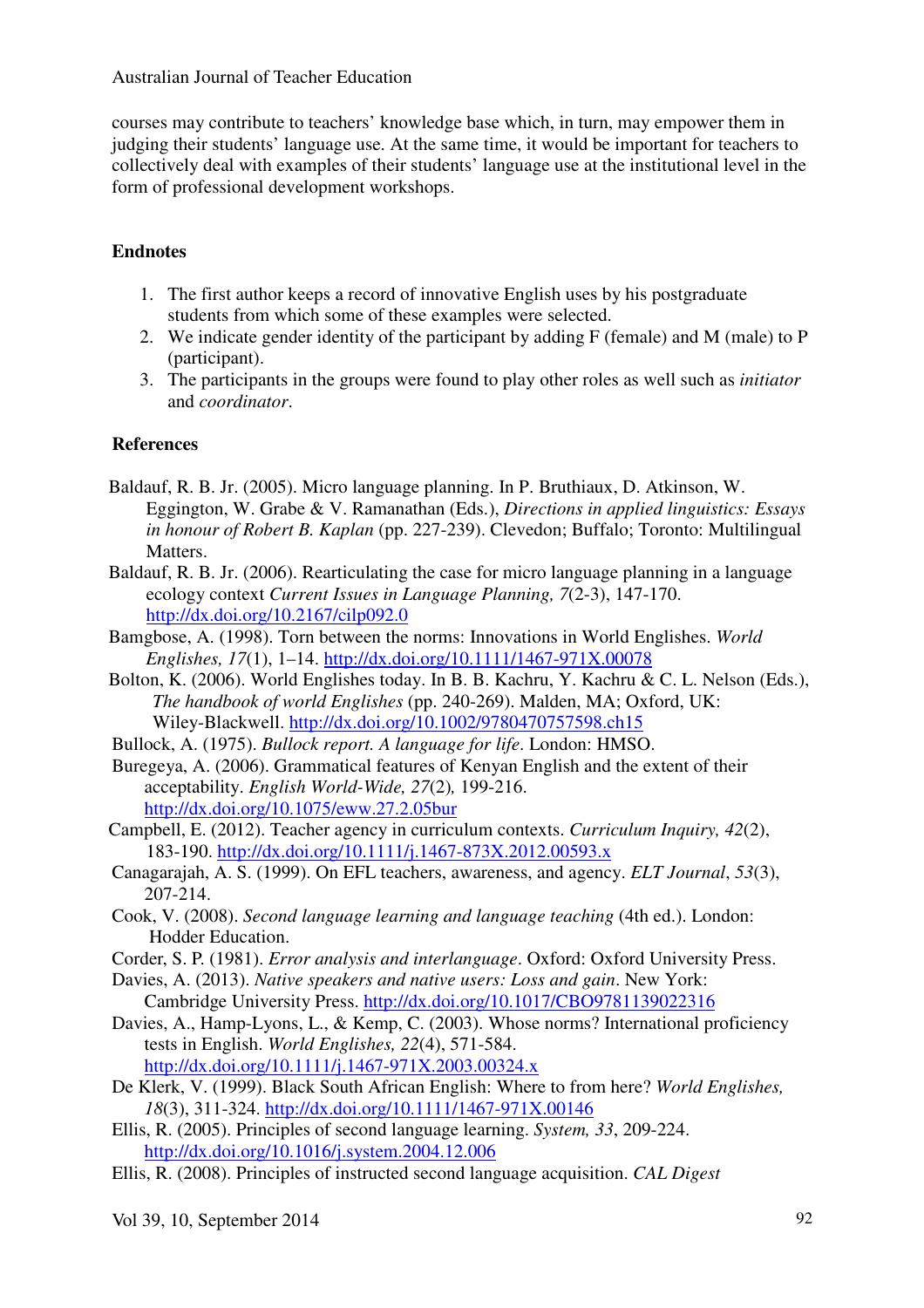(December ), 1-6.

- Feryok, A. (2012). Activity theory and language teacher agency. *The Modern Language Journal, 96*(1), 95-107. http://dx.doi.org/10.1111/j.1540-4781.2012.01279.x
- French, G. (2005). The cline of errors in the writing of Japanese university students. *World Englishes*, *24*(3), 371-382. http://dx.doi.org/10.1111/j.0083-2919.2005.00418.x
- Glenwright, P. (2005). Grammar error strike hard: Language proficiency testing of Hong Kong teachers and the four "noes". *Journal of language, Identity & Education, 4*(3), 201-226. http://dx.doi.org/10.1207/s15327701jlie0403\_2
- Hamid, M. O. (2007). Identifying second language errors: How plausible are plausible reconstructions? *ELT Journal, 61*(2), 107-116. http://dx.doi.org/10.1093/elt/ccm003
- Hamid, M. O., & Baldauf, R. B. J. (2013). Second language errors and features of world Englishes. *World Englishes, 32*(4), 476-494. http://dx.doi.org/10.1111/weng.12056
- Hamid, M. O., & Doan, L. D. (Forthcoming). The problematic of second language errors. *Australian Review of Applied Linguistics*.
- Honey, J. (1997). *Language is power: The story of Standard English and its enemies*. London: Faber and Faber.
- Hornberger, N. H., & Johnson, D. C. (2007). Slicing the onion ethnographically: Layers and spaces in multilingual language education policy and practice. *TESOL Quarterly, 41*(3), 509-532.
- Hsu, H.-L. (2012). *The impact of world Englishes on language assessment: Rater attitude, rating behavior, and challenges.* Unpublished PhD thesis. Urbana-Champaign: University of Illinois at Urbana-Champaign.
- Jenkins, J. (2007). *English as a lingua franca: Attitude and identity*. Oxford: Oxford University Press.
- Jernudd, B., & Nekvapil, J. (2012). History of the field: A sketch. In B. Spolsky (Ed.), *The Cambridge handbook of language policy* (pp. 16-36). Cambridge: Cambridge University Press. http://dx.doi.org/10.1017/CBO9780511979026.004
- Jernudd, B.H., & Neustupný, J.V. (1987). Language planning: For whom? In L. Laforge (Ed.), *Proceedings of the International Colloquium on Language Planning* (pp. 69-84). Québec: Presses de l'Universite Laval.
- Kachru, B. B. (1983). Models for non-native Englishes. In K. Bolton & B. B. Kachru (Eds.), *World Englishes: Critical concepts in linguistics* (Vol. 4, pp. 108-130). London: Routledge.
- Kachru, B. B. (1985). Standards, codification and sociolinguistic realism: The English language in the Outer Circle. In R. Quirk & H. G. Widdowson (Eds.), *English in the world: Teaching and learning the language and literatures* (pp. 11-30). Cambridge: Cambridge University Press.
- Kachru, B. B. (1988). Teaching World Englishes. *ERIC/CLL News Bulletin*, *12*(1), 1, 3, 4, 8.
- Kachru, B. B. (1990). *The alchemy of English: The spread, functions, and models of non-native Englishes*. Urbana, Illinois: University of Illinois Press.
- Kachru, B. B. (1992). World Englishes: Approaches, issues and resources. *Language Teaching, 25*(1), 1-14. http://dx.doi.org/10.1017/S0261444800006583
- Kaplan, R. B., Richard B. Baldauf Jr, & Kamwangamalu, N. (2011). Why educational language plans sometimes fail. *Current Issues in Language Planning, 12*(2), 105-124. http://dx.doi.org/10.1080/14664208.2011.591716
- Kirkpatrick, A. (2002). ASEAN and Asian cultures and models: Implications for the ELT curriculum and for teacher selection. In A. Kirkpatrick (Ed.), *Englishes in Asia: Communication, identity, power and education* (pp. 213-224). Melbourne: Language Australia.
- Kaushik, S. (2011). Teaching English in Indian contexts: Toward a pedagogic model. *World*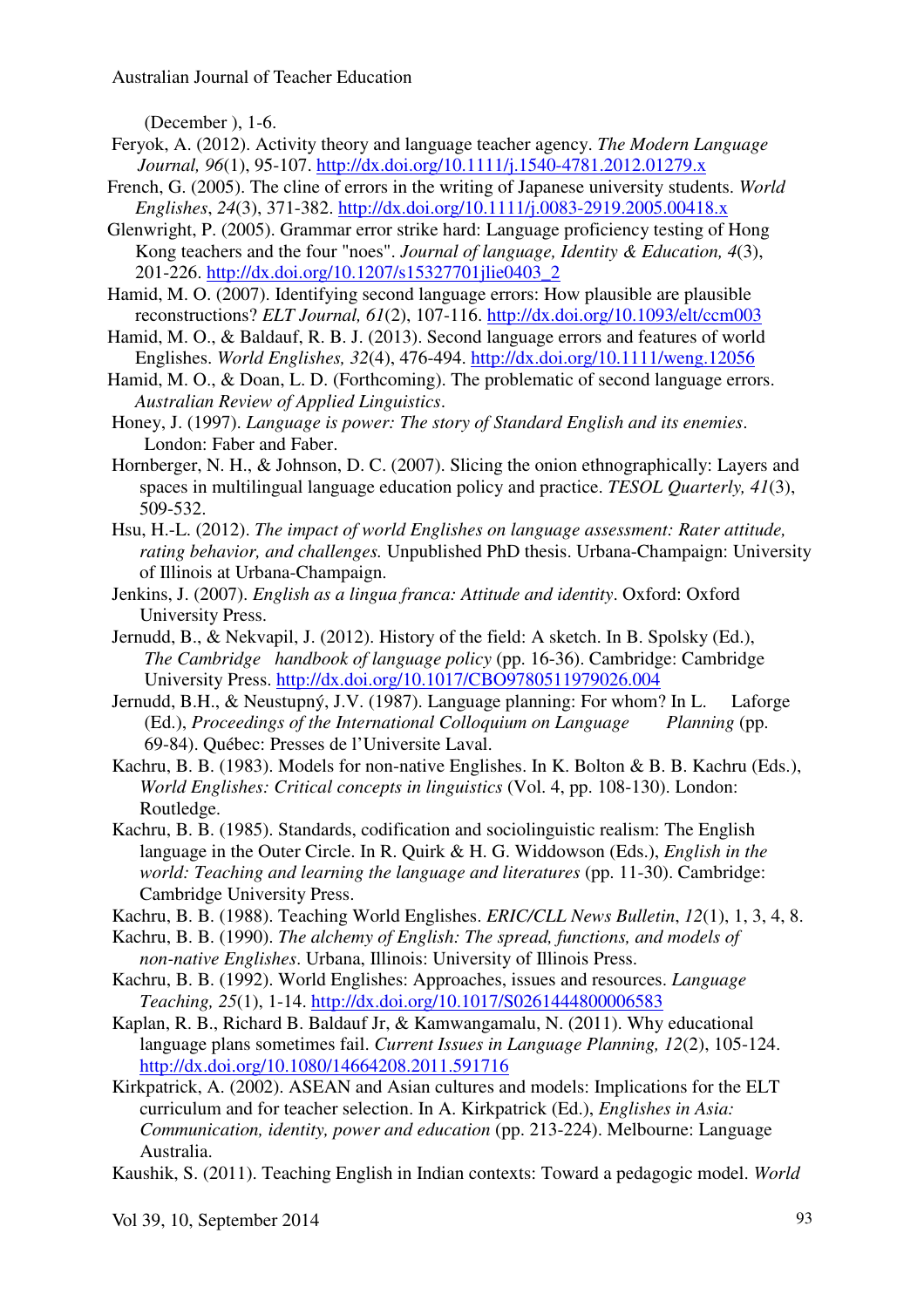*Englishes, 30*(1), 141-150. http://dx.doi.org/10.1111/j.1467-971X.2010.01693.x

- Kenkel J. M., & Tucker, R. W. (1989). Evaluation of institutionalized varieties of English and its implications for placement and pedagogy. *World Englishes, 8(2),* 201-214. http://dx.doi.org/10.1111/j.1467-971X.1989.tb00655.x
- Kumaravadivelu, B. (2003). *Beyond methods: Macrostrategies for language teaching.* New Haven: Yale University Press.
- Li, D. C. S. (2010). When does an unconventional form become an innovation? In A. Kirkpatrick (Ed.), *Routledge handbook in applied linguistic* (pp. 617-633).Oxon, New York: Routledge.
- Li, M. (2010). EFL teachers and English language education in the PRC: Are they the policy makers? *The Asia-Pacific Education Researcher, 19*(3), 439-451. http://dx.doi.org/10.3860/taper.v19i3.1852
- Liddicoat, A. J., & Baldauf, B. R. Jr. (Eds.). (2008). *Language planning in local contexts*. Clevedon, UK: Multilingual Matters.
- Lin, A. M. Y. (1999). Doing-English-lessons in the reproduction or transformation of social worlds. *TESOL Quarterly, 23*(3), 392-412.
- Lo Bianco, J. (2010). Language policy and planning. In N. H. Hornberger & S. L. McKay (Eds.), *Sociolinguistics and language education* (pp. 143-174). Bristol: Multilingual Matters.
- Martin, P. (2005). Talking knowledge into being in an upriver primary school in Brunei. In A. S. Canagarajah (Ed.), *Reclaiming the local in language policy and practice* (pp. 225-246). Mahwah, NJ: Lawrence Erlbaum.
- Melchers, G., & Shaw, P. (2003).*World Englishes: An introduction.* London: Arnold.
- Menken, K., & Garcia, O. (Ed.). (2010). *Negotiating language policies in schools: Educators as policymakers*. New York: Routledge.
- Mollin, S. (2006). *Euro-English: Assessing variety status*. Tubingen: Gunter Narr.

Mukherjee, J., & Hundt, M. (Eds.). (2011). *Exploring second-language varieties of English and learner Englishes*. Amsterdam, Philadelphia: John Benjamins. http://dx.doi.org/10.1075/scl.44

- Nekvapil, J. (2009). The integrative potential of language management theory. In J. Nekvapil & T. Sherman (Eds.), *Language management in contact situations: Perspectives from three continents* (pp. 1-11). Frankfurt am Main: Peter Lang.
- Nelson, C. L. (2012). *Intelligibility in world Englishes: Theory and application*. New York, London: Routledge.
- O'Hara-Davies, B. (2010). Brunei English: A developing variety. *World Engishes, 29*(3)*,*  406-429. http://dx.doi.org/10.1111/j.1467-971X.2010.01653.x
- Okunrinmeta, U. (2011). Izon syntax and the English of Izon-English bilinguals. *World Englishes, 30*(2), 211–228. http://dx.doi.org/10.1111/j.1467-971X.2011.01699.x
- Proshina, Z. G. (2012). Language Revolution behind the curtain. Paper presented at the 18th International Conference of the International Association of World Englishes. The University of Hong Kong, Hong Kong.
- Rubdy, R. (2001). Creative destruction: Singapore's Speak Good English Movement. *World Englishes, 20*(3), 341-355. http://dx.doi.org/10.1111/1467-971X.00219
- Rubdy, R. (2007). Singlish in the School: An impediment or a resource? *Journal of Multilingual & Multicultural Development, 28*(4), 309-324. http://dx.doi.org/10.2167/jmmd459.0
- Scollon, R. (1998). *Mediated discourse as social interaction: A study of news discourse.* London: Longman.
- Smith, L. E. (2009). Dimensions of understanding in cross-cultural communication. In K. Murata & J. Jenkins (Eds.), *Global Englishes in Asian contexts: Current and future*